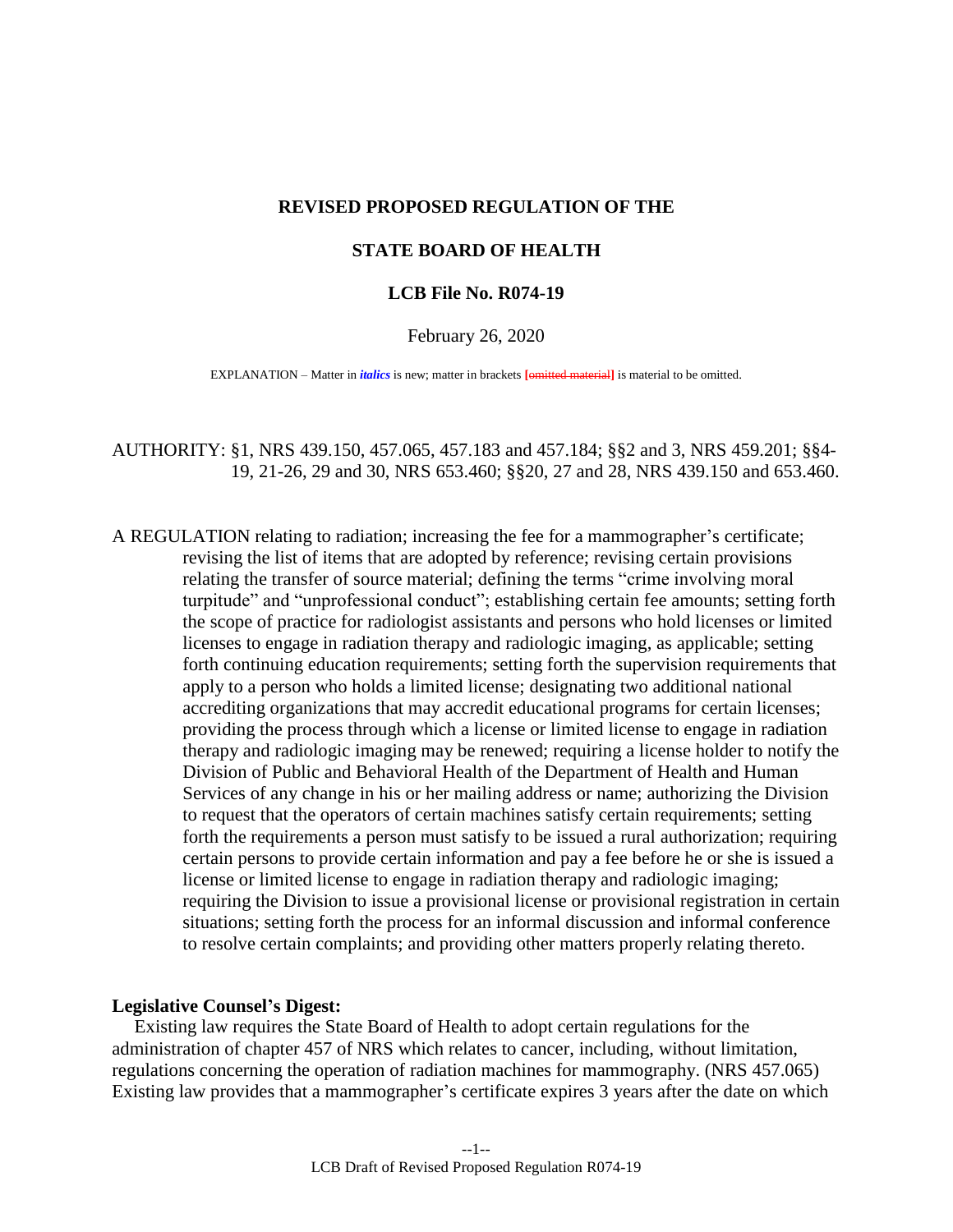it was issued unless it is renewed before that date. Existing law requires the Division of Public and Behavioral Health of the Department of Health and Human Services to charge a fee for the issuance and renewal of a mammographer's certificate that is calculated to cover the administrative costs directly related to the process of issuing a certificate or to the renewal of a certificate. (NRS 457.183) Existing regulations require the Division to charge and collect a fee of \$88 for the issuance or renewal of a mammographer's certificate. (NAC 457.295) **Section [1](#page-4-0)** of this regulation increases the fee for the issuance or renewal of a mammographer's certificate from \$88 to \$200.

 Existing regulations adopt by reference certain sections of federal regulations regarding the physical protection of certain quantities of radioactive material. (NAC 459.1232) **Section [2](#page-4-1)** of this regulation removes one section of federal regulations that was previously adopted by reference.

 Existing regulations provide the requirements for a general license for source materials. Existing regulations prohibit a person from initially transferring or distributing source material to persons who have certain general licenses unless authorized by a specific license issued pursuant to several regulatory provisions relating to the licensing of radioactive material. (NAC 459.212) **Section [3](#page-6-0)** of this regulation prohibits such initial transfer or distribution unless authorized by a specific license issued pursuant to one particular regulatory provision relating to the initial transfer of source material.

 Senate Bill No. 130 of the 2019 Legislative Session created chapter 653 of the Nevada Revised Statutes that governs the licensing and regulation of persons who engage in radiation therapy and radiologic imaging. Existing law requires the State Board of Health to adopt certain regulations governing such persons. (NRS 653.460)

 If the holder of a license or limited license to engage in radiation therapy and radiologic imaging commits certain violations, existing law authorizes the Division to: (1) deny, suspend, revoke or refuse to renew a license or limited license; (2) impose limitations on the practice of a holder of such a license or limited license; or (3) impose a civil penalty of up to \$1,000 per violation. (NRS 653.700) Such disciplinary measures apply to a license holder who has been convicted of a crime involving moral turpitude or who engaged in unprofessional conduct. Existing law requires the Board to adopt regulations that define the terms "crime involving moral turpitude" and "unprofessional conduct." (NRS 653.460) **Sections [17](#page-12-0) and [18](#page-13-1)** of this regulation, respectively, define the terms "crime involving moral turpitude" and "unprofessional conduct."

 Existing law requires the Board to adopt regulations that establish the fees for the application for and the issuance and renewal of a license or a limited license. (NRS 653.460) **Section [20](#page-14-0)** of this regulation requires an applicant for the issuance or renewal of a license or limited license to engage in radiation therapy and radiologic imaging to pay the applicable fee and establishes such fee amounts. **Section [20](#page-14-0)** further requires the Division to refund a portion of the fee collected to the person who paid the fee if the payment of the fee was made in error.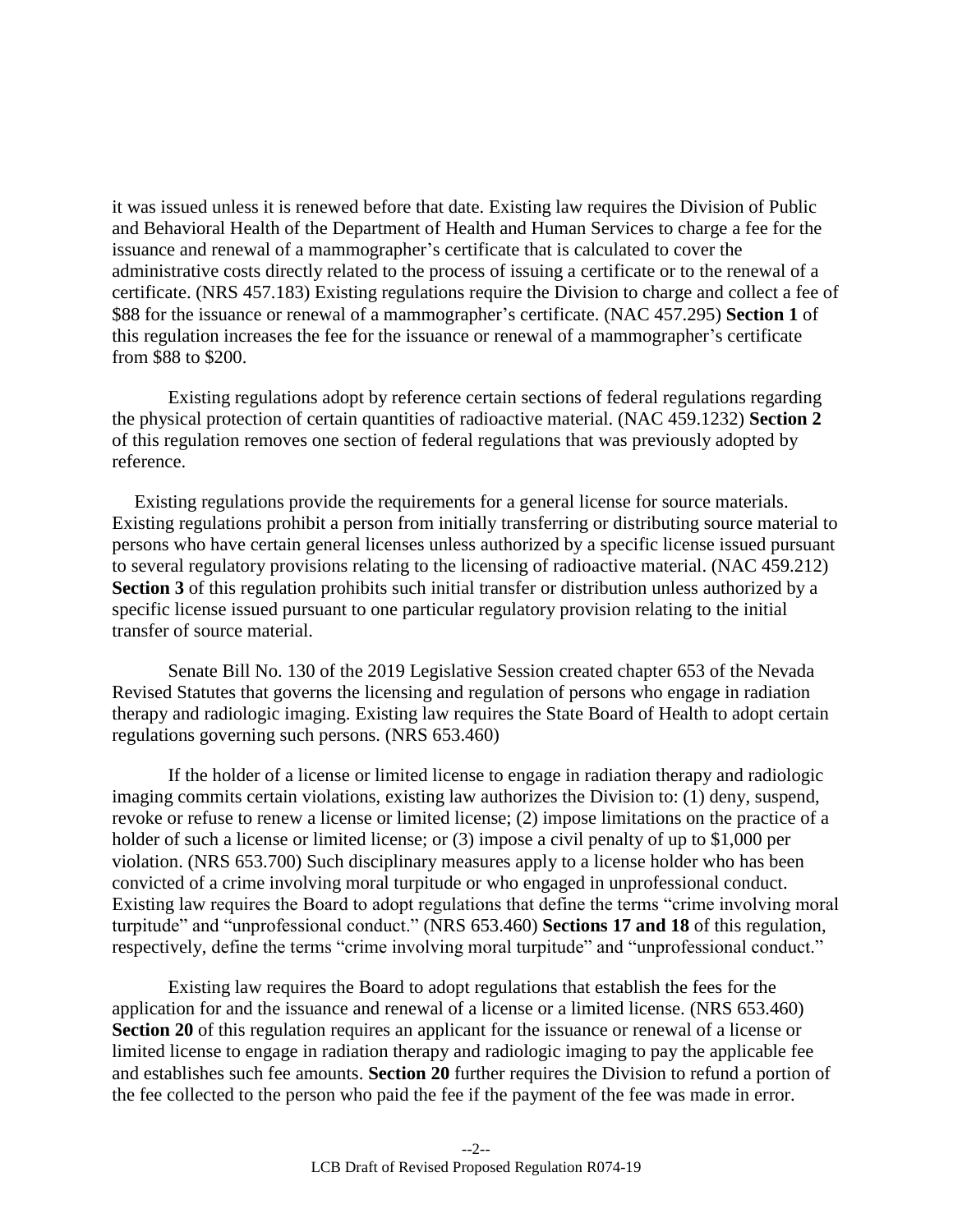Existing law requires the Board to adopt regulations defining the scope of practice for radiologist assistants and persons who hold licenses and limited licenses to engage in radiation therapy or radiologic imaging. (NRS 653.460) **Section [21](#page-15-0)** of this regulation defines the scope of practice for: (1) radiologist assistants; (2) persons who hold a license to engage in radiation therapy; (3) persons who hold a license to engage in radiologic imaging; and (4) persons who hold a limited license to engage in radiologic imaging.

 Existing law requires the Board to adopt regulations prescribing the requirements for continuing education for the renewal of a license or limited license. Such regulations must require the holder of a license to complete more hours of continuing education than the holder of a limited license. (NRS 653.460) **Section [22](#page-17-0)** of this regulation establishes such continuing education requirements. **Section [22](#page-17-0)** provides that: (1) a person who holds a license must complete either 24 hours or 50 hours of continuing education, depending on the person's area of practice; and (2) a person who holds a limited license must complete 20 hours of continuing education.

 Existing law authorizes the holder of a limited license to perform radiologic imaging only: (1) within the scope of the limited license; and (2) under the supervision required by the regulations adopted by the Board. (NRS 653.520) Existing law requires the Board to adopt regulations prescribing: (1) the qualifications of a person who is authorized to supervise the holder of a limited license; (2) the tasks for which such supervision is required; and (3) the level of supervision required. (NRS 653.460) **Section [23](#page-20-0)** of this regulation sets forth these requirements for supervision.

Existing law authorizes the Board to adopt any other regulations necessary or convenient to carry out the provisions of the new provisions enacted that govern radiation therapy or radiologic imaging. (NRS 653.460)

 Existing law authorizes the Division to issue a license to engage in radiation therapy and radiologic imaging to a person who has successfully completed an educational program accredited by certain national accrediting organizations or by another national accrediting organization approved by the Division. (NRS 653.510) **Section [19](#page-13-0)** of this regulation provides two such additional national accrediting organizations: (1) a regional accrediting agency, as recognized by the American Registry of Radiologic Technologists; and (2) the Conjoint Accreditation Services of the Canadian Medical Association.

 Existing law provides that a license or limited license to engage in radiation therapy or radiologic imaging expires 2 years after the date on which the license was issued and must be renewed on or before that date. (NRS 653.500) **Section [24](#page-20-1)** of this regulation sets forth the requirements for the renewal of a license or limited license. **Section [24](#page-20-1)** further provides that if an application to renew a license or limited license is received in a certain period of time and the applicant has not satisfied the requirements for renewal, the Division shall provide to the applicant a notice which explains that the Division will not renew the license or limited license.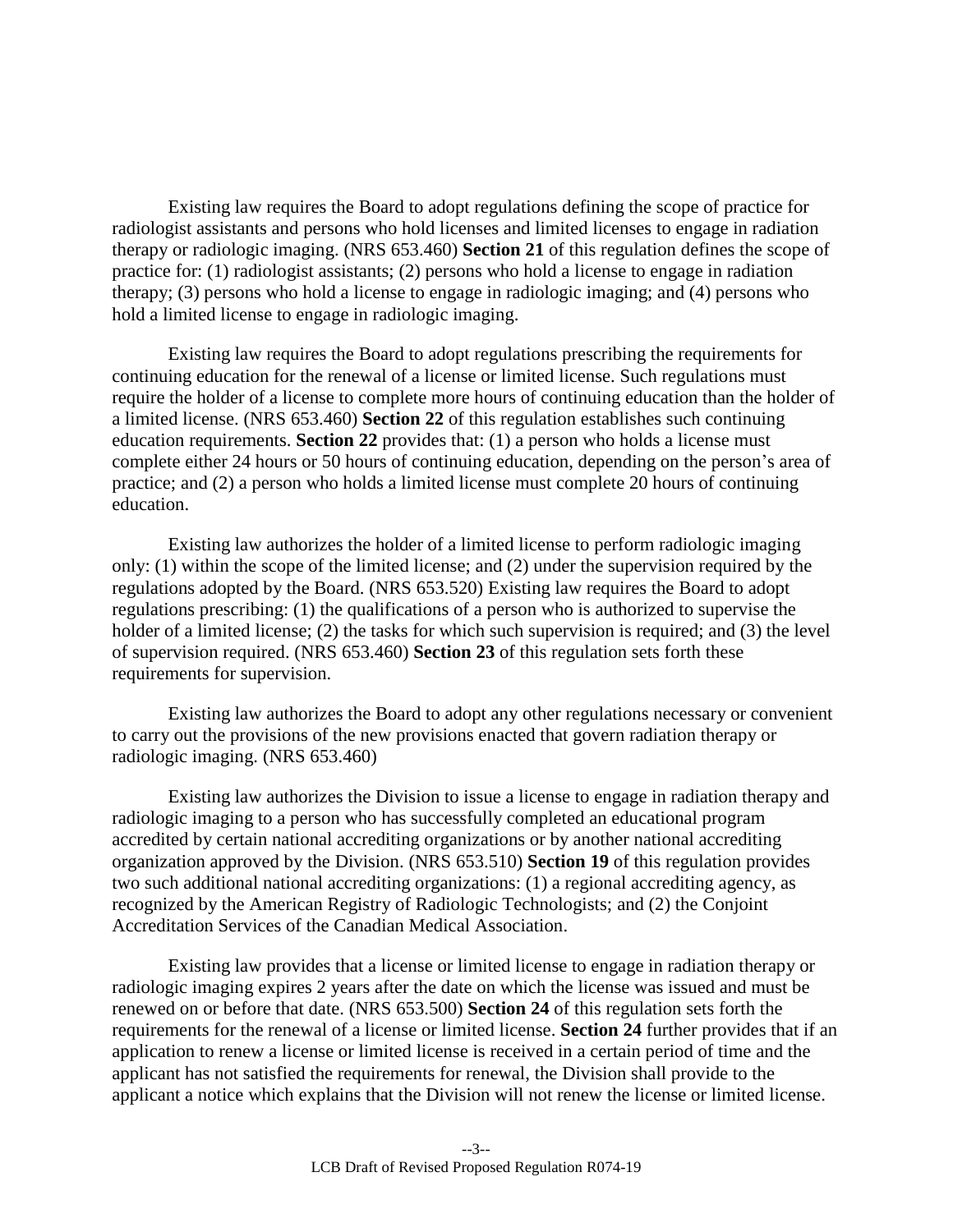**Section [24](#page-20-1)** authorizes the applicant to correct the errors that result in such a notice within a certain period of time. If the applicant fails to correct such errors in his or her application, **section [24](#page-20-1)** requires the Division to send a notice of denial of renewal to the applicant. **Section [24](#page-20-1)** authorizes an applicant to request a hearing to contest the notice of denial to renew. If the applicant's license or limited license is not renewed, the applicant may submit an application to be issued a new license or limited license.

**Section [25](#page-22-0)** of this regulation requires a person who holds a license or limited license to notify the Division of any change in his or her mailing address or name.

**Section [26](#page-23-0)** of this regulation authorizes the Division, while inspecting a machine that produces radiation or radioactive materials, to request documentation which shows that the operators of such machines satisfy the applicable requirements for training and credentialing that applies to a person who holds a license or limited license to engage in radiation therapy or radiologic imaging.

 Existing law authorizes a person who does not hold a license or limited license to enga ge in radiation therapy or radiologic imaging to take X-ray photographs if the person: (1) register s with the Division; (2) completes certain training and continuing education; and (3) such X-ray photographs are taken as part of his or her employment as an independent contractor in a rural health clinic or federally-qualified health center that is located in a county whose population i s less than 55,000 and has established a quality assurance program for X-ray photographs. (NR S 653.620) **Section [27](#page-23-1)** of this regulation provides that such a person must be issued a rural authorization by the Division before taking X-ray photographs. **Section [27](#page-23-1)** sets forth the requirements a person must satisfy to be issued or to renew a rural authorization. Such requirements include the payment of a fee set forth in **section [20](#page-14-0)**. **Section [29](#page-25-0)** of this regulatio n requires the Division to issue a provisional registration to a person who has applied for a rural authorization but has not yet been issued a rural authorization.

 Section 75 of Senate Bill No. 130 requires the Division to issue a license or limited license to a person who: (1) is performing radiation therapy or radiologic imaging as part of his or her employment on or before January 1, 2020; (2) registers with the Division; and (3) provides any information requested by the Division. (Section 75, chapter 435, Statutes of Nevada 2019, at page 2744) **Section [28](#page-24-0)** of this regulation sets forth the information a person must provide to the Division to be issued such a license or limited license. **Section [28](#page-24-0)** requires such a person to pay the fee for the issuance of a license or limited license that is set forth in **section [20](#page-14-0)**. **Section [29](#page-25-0)** requires the Division to issue a provisional license to such a person while the person is waiting to be issued or denied his or her license or limited license.

**Section [29](#page-25-0)** additionally requires the Division to issue: (1) a provisional license to a person who has not been performing radiation therapy or radiologic imaging as part of his or her employment on or before January 1, 2020, and applies for a license or limited license to engage in radiation therapy and radiologic imaging but has not been issued or denied such a license or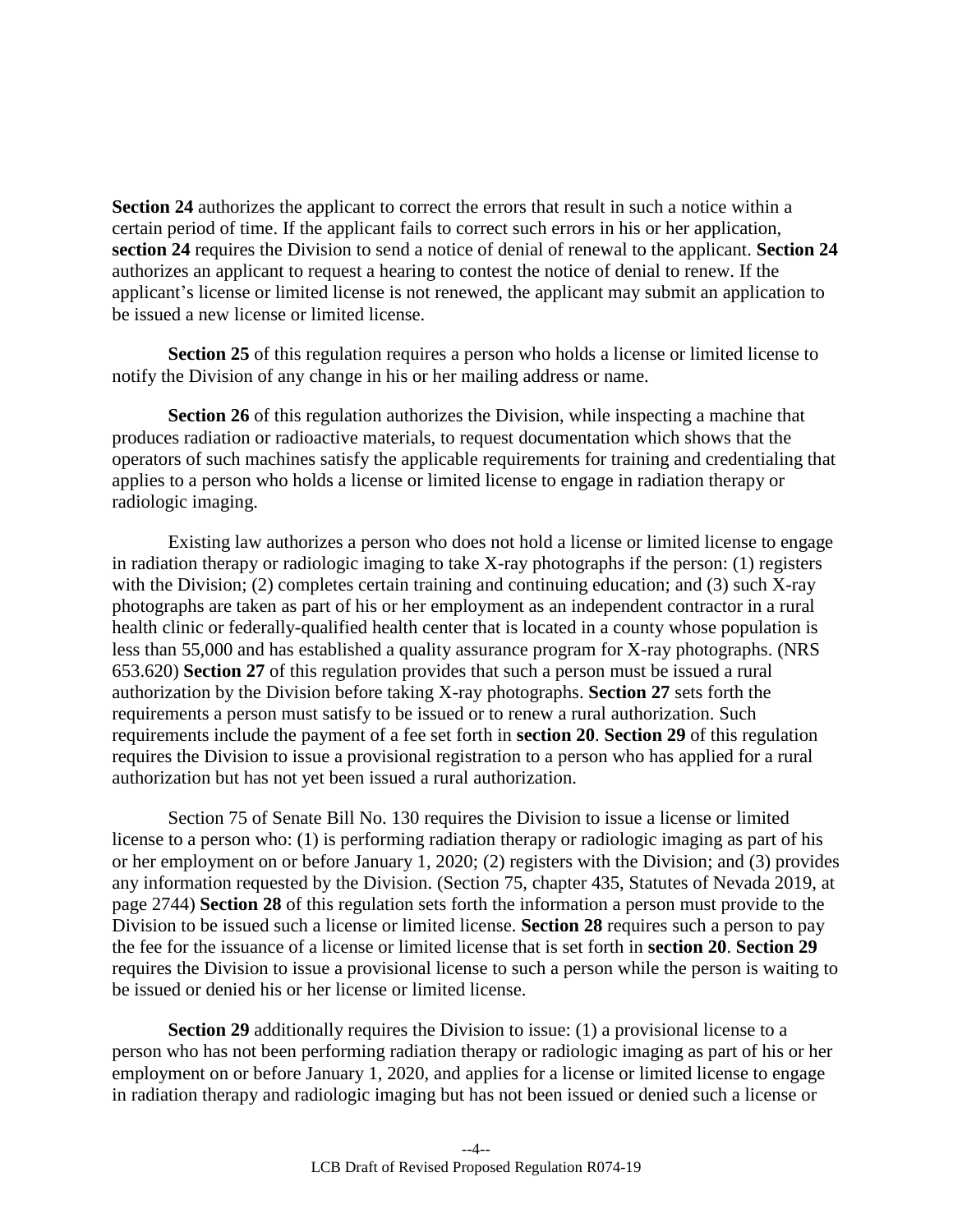limited license; and (2) a provisional registration to a person who has performed computed tomography or fluoroscopy on January 1, 2020, and has registered with the Division to continue to perform computed tomography or fluoroscopy but has not been issued or denied such registration.

**Section [30](#page-26-0)** of this regulation authorizes a person who holds a license or limited license, holds a registration or who applies for a license, limited license or registration and who has reason to believe that certain actions taken by the Division against him or her is incorrect or based on inadequate facts to request an informal discussion with certain employees of the Division. **Section [30](#page-26-0)** authorizes the person to request an informal conference with the Division if the informal discussion does not resolve the complaint. The determination of the Division that results from the informal conference cannot be appealed and is the final remedy available to the person.

<span id="page-4-0"></span>**Section 1.** NAC 457.295 is hereby amended to read as follows:

457.295 1. Except as otherwise provided in subsection 2, the Division shall charge and

collect the following nonrefundable fees:

(a) For the issuance or renewal of a certificate for a machine, \$551.

- (b) For the issuance or renewal of a mammographer's certificate, **[**\$88.**]** *\$200.*
- (c) For the issuance of a duplicate mammographer's certificate for posting at multiple

facilities for mammography pursuant to NAC 457.360, \$25.

(d) For the issuance or renewal of a certificate to provide training to mammographers

pursuant to NAC 457.357, \$100.

2. If a payment was made in error, the Division will refund the fee collected pursuant to subsection 1, after deducting an amount calculated to cover the administrative costs directly related to issuing the refund.

<span id="page-4-1"></span>**Sec. 2.** NAC 459.1232 is hereby amended to read as follows: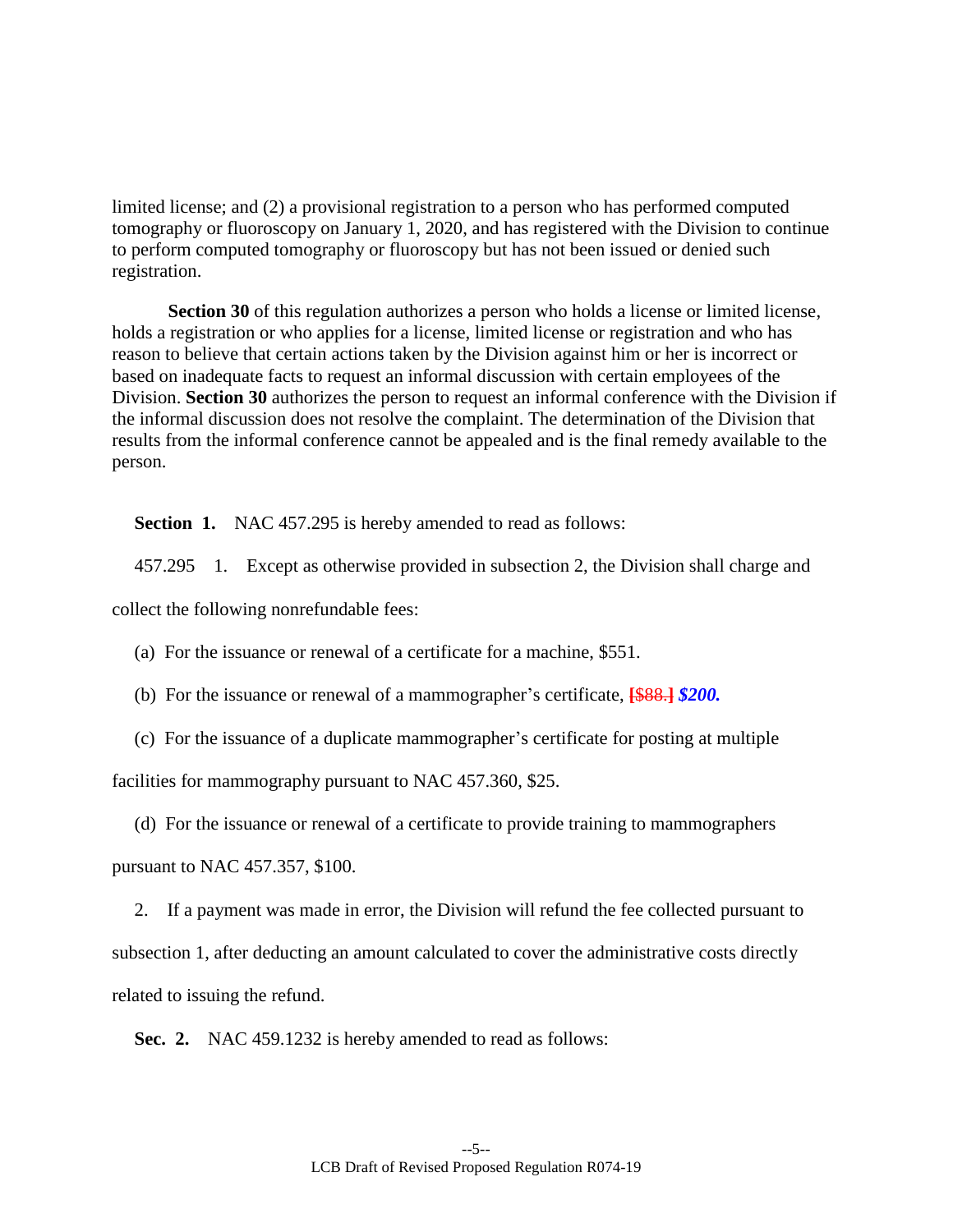459.1232 1. The provisions of 10 C.F.R. Part 37 are hereby adopted by reference, subject to the following:

- (a) The exclusion of the following definitions from 10 C.F.R. § 37.5:
	- $(1)$  "Act";
	- (2) "Commission";
	- (3) "Government agency"; and
	- (4) "License."

(b) Any reference in 10 C.F.R. Part 37 to:

- (1) "Byproduct material" shall be deemed a reference to "radioactive material."
- (2) "Commission" or "NRC" shall be deemed a reference to "Division."
- (3) "Commission or an Agreement State" shall be deemed a reference to "Division,

Nuclear Regulatory Commission or an agreement state."

(4) "Commission's regulations," "federal regulations" or "NRC regulations" shall be deemed a reference to "NAC 459.010 to 459.950, inclusive."

(5) "NRC license" shall be deemed a reference to "license issued by the Division pursuant to NAC 459.010 to 459.950, inclusive."

(6) "NRC Operations Center," "NRC Regional Office listed in § 30.6(a)(2)" or "Director, Office of Nuclear Material Safety and Safeguards" shall be deemed a reference to "the provisions of NAC 459.134 and the contact information described in the State of Nevada Radiological Emergency Response Plan."

(c) The following sections of 10 C.F.R. Part 37 are not adopted by reference:

(1) Section 37.1;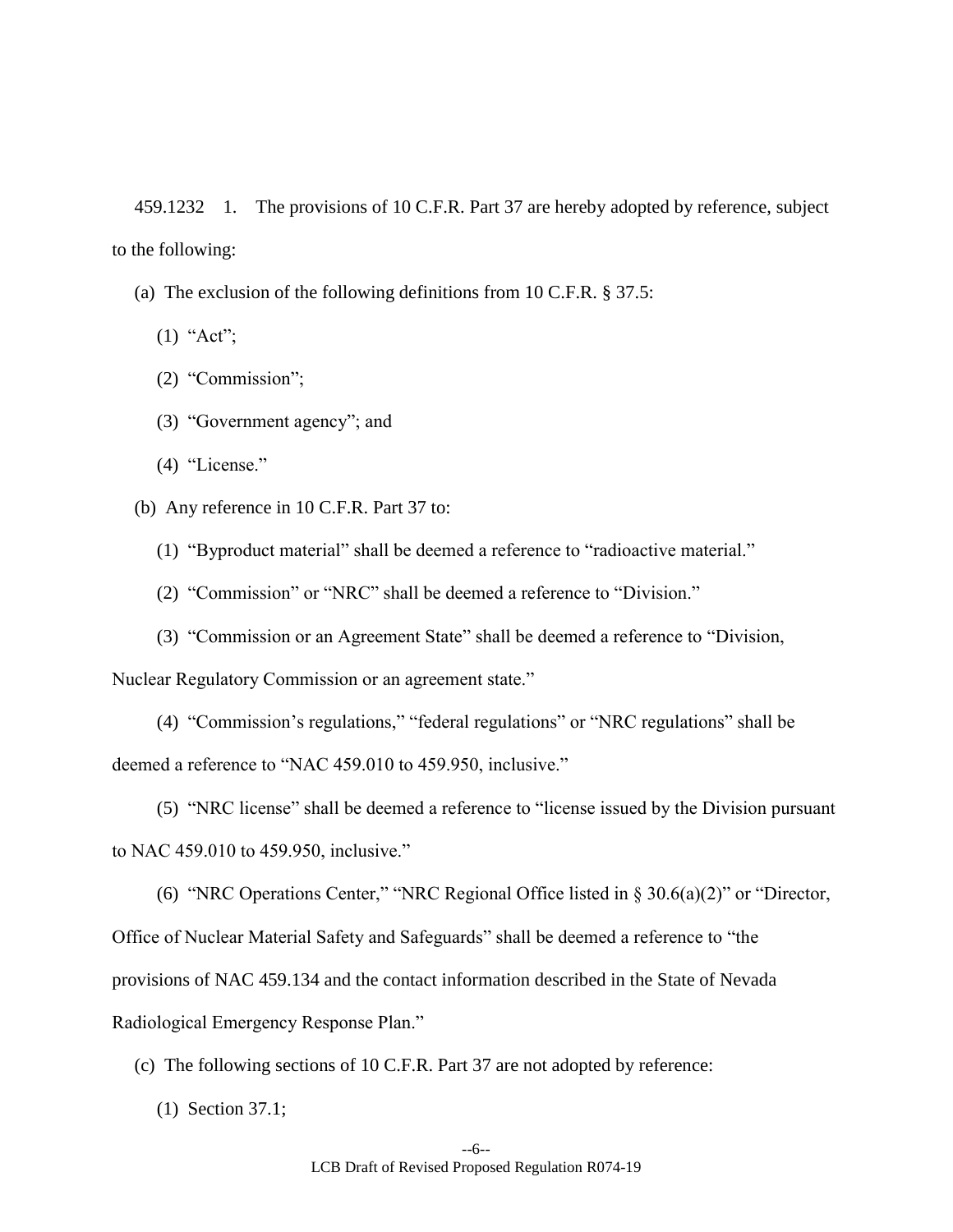- (2) Section 37.3;
- (3) Section 37.7;
- (4) Section 37.9;
- (5) Section 37.11(b);
- (6) Section 37.13;
- (7) **[**Section 37.77(f);

(8)**]** Section 37.107; and

**[**(9)**]** *(8)* Section 37.109.

2. A copy of the publication that contains 10 C.F.R. Part 37 may be obtained by mail from the Superintendent of Documents, United States Government Printing Office, P.O. Box 979050, St. Louis, Missouri 63197-9000, or by toll-free telephone at (866) 512-1800, at the price of \$67, or free of charge at the Internet address **http://www.gpoaccess.gov/cfr/index.html**.

<span id="page-6-0"></span>**Sec. 3.** NAC 459.212 is hereby amended to read as follows:

459.212 1. A general license is hereby issued authorizing commercial and industrial firms, research, educational and medical institutions and federal, state and local governmental agencies to receive, possess, use and transfer uranium and thorium, in their natural isotopic concentrations and in the form of depleted uranium for research, development, educational, commercial or operational purposes in the following forms and quantities:

(a) Not more than 1.5 kilograms (3.3 pounds) of uranium and thorium in dispersible forms, including, without limitation, gaseous, liquid and powder forms, at any one time. Any material processed by the general licensee that alters the chemical or physical form of the material containing source material must be accounted for as a dispersible form. A person authorized to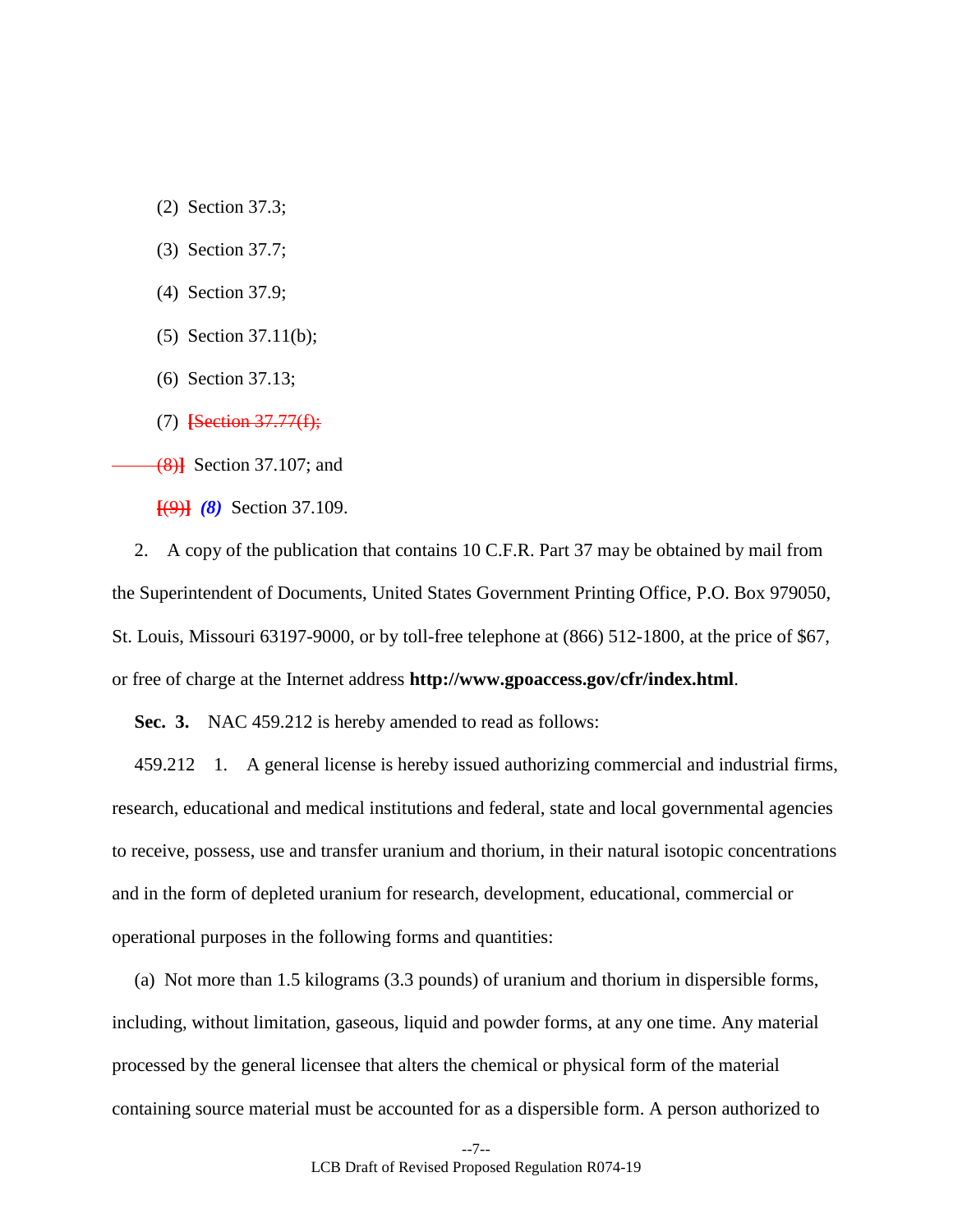possess, use and transfer source material under this paragraph may not receive more than a total of 7 kilograms (15.4 pounds) of uranium and thorium in any 1 calendar year. Persons possessing source material in excess of these limits on August 27, 2013, may:

(1) Continue to possess up to 7 kilograms (15.4 pounds) of uranium and thorium at any one time through August 27, 2014, or until the Division takes final action on a pending application submitted on or before August 27, 2014, for a specific license for such material; and

(2) Receive up to 70 kilograms (154 pounds) of uranium or thorium in any 1 calendar year until December 31, 2014, or until the Division takes final action on a pending application submitted on or before August 27, 2014, for a specific license for such material; and

(b) Not more than one of the following:

(1) A total of 7 kilograms (15.4 pounds) of uranium and thorium at any one time. A person authorized to possess, use and transfer source material under this subsection may not receive more than a total of 70 kilograms (154 pounds) of uranium and thorium in any 1 calendar year. A person may not alter the chemical or physical form of the source material possessed under this subsection unless it is accounted for under the limits of paragraph (a).

(2) Seven kilograms (15.4 pounds) of uranium, removed during the treatment of drinking water, at any one time. A person may not remove more than 70 kilograms (154 pounds) of uranium from drinking water during a calendar year under this subsection.

(3) Seven kilograms (15.4 pounds) of uranium and thorium at laboratories for the purpose of determining the concentration of uranium and thorium contained within the material being analyzed at any one time. A person authorized to possess, use and transfer source material under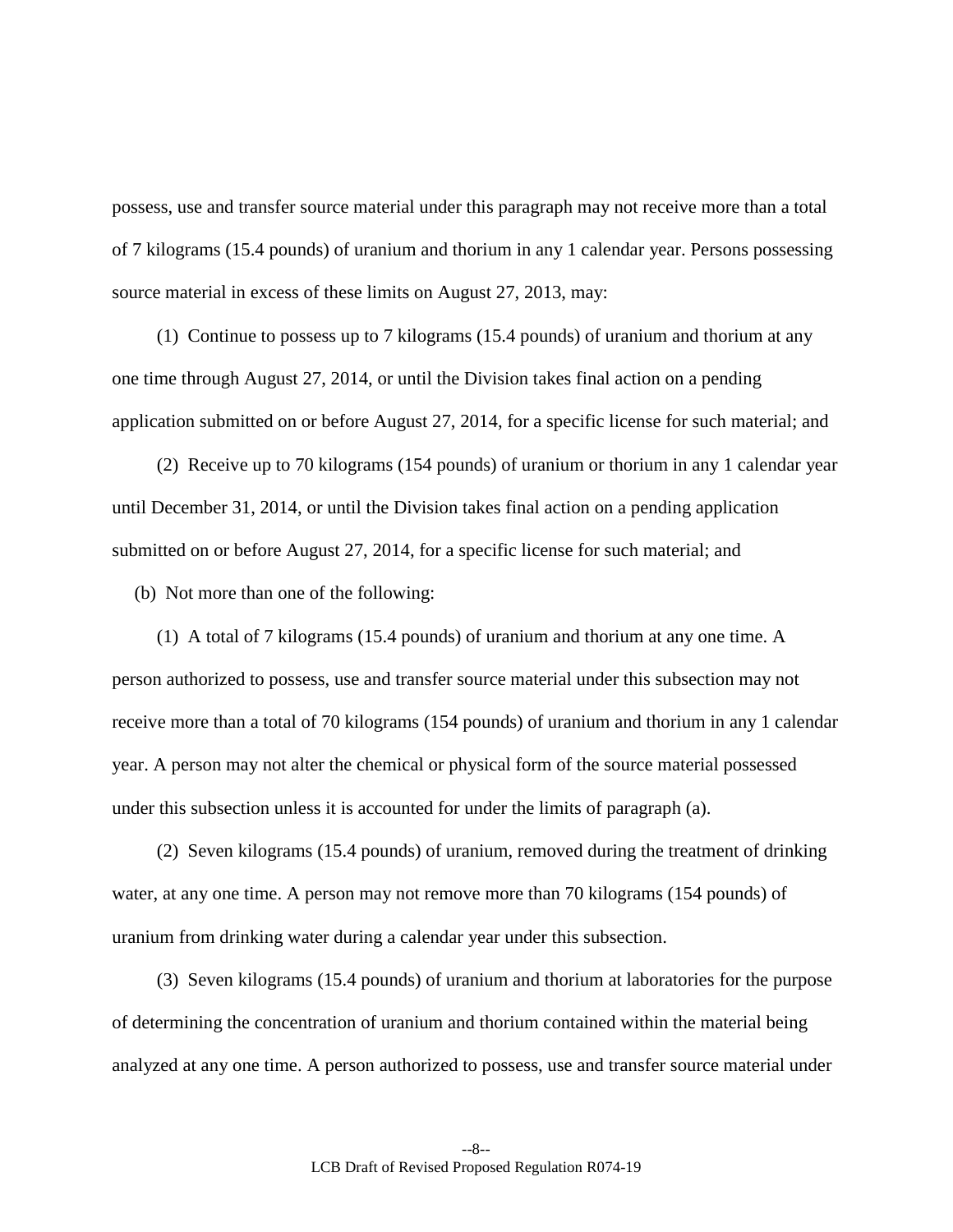this subsection may not receive more than a total of 70 kilograms (154 pounds) of source material in any 1 calendar year.

2. Any person who receives, possesses, uses or transfers source material in accordance with the general license issued in subsection 1:

(a) Is prohibited from administering source material, or the radiation therefrom, either externally or internally, to human beings except as may be authorized by the Division in a specific license.

(b) Shall not abandon such source material. Source material may be disposed of as follows:

(1) A cumulative total of 0.5 kilogram (1.1 pounds) of source material in a solid, nondispersible form may be transferred each calendar year, by a person authorized to receive, possess, use and transfer source material under the general license to persons receiving the material for permanent disposal. The recipient of source material transferred under the provisions of this subparagraph is exempt from the requirements to obtain a license under this section to the extent the source material is permanently disposed. This subparagraph does not apply to any person who is in possession of source material under a specific license issued pursuant to NAC 459.180 to 459.3154, inclusive; or

(2) In accordance with NAC 459.359.

(c) Is subject to the provisions of NAC 459.010 to 459.116, inclusive, 459.124, 459.126, 459.128, 459.134, 459.135, 459.180, 459.196, 459.198, 459.208, 459.312, 459.373 and 459.792.

(d) Shall respond to written requests from the Division to provide information relating to the general license within 30 calendar days after the date of the request, or such other time as specified in the request. If the person cannot provide the requested information within the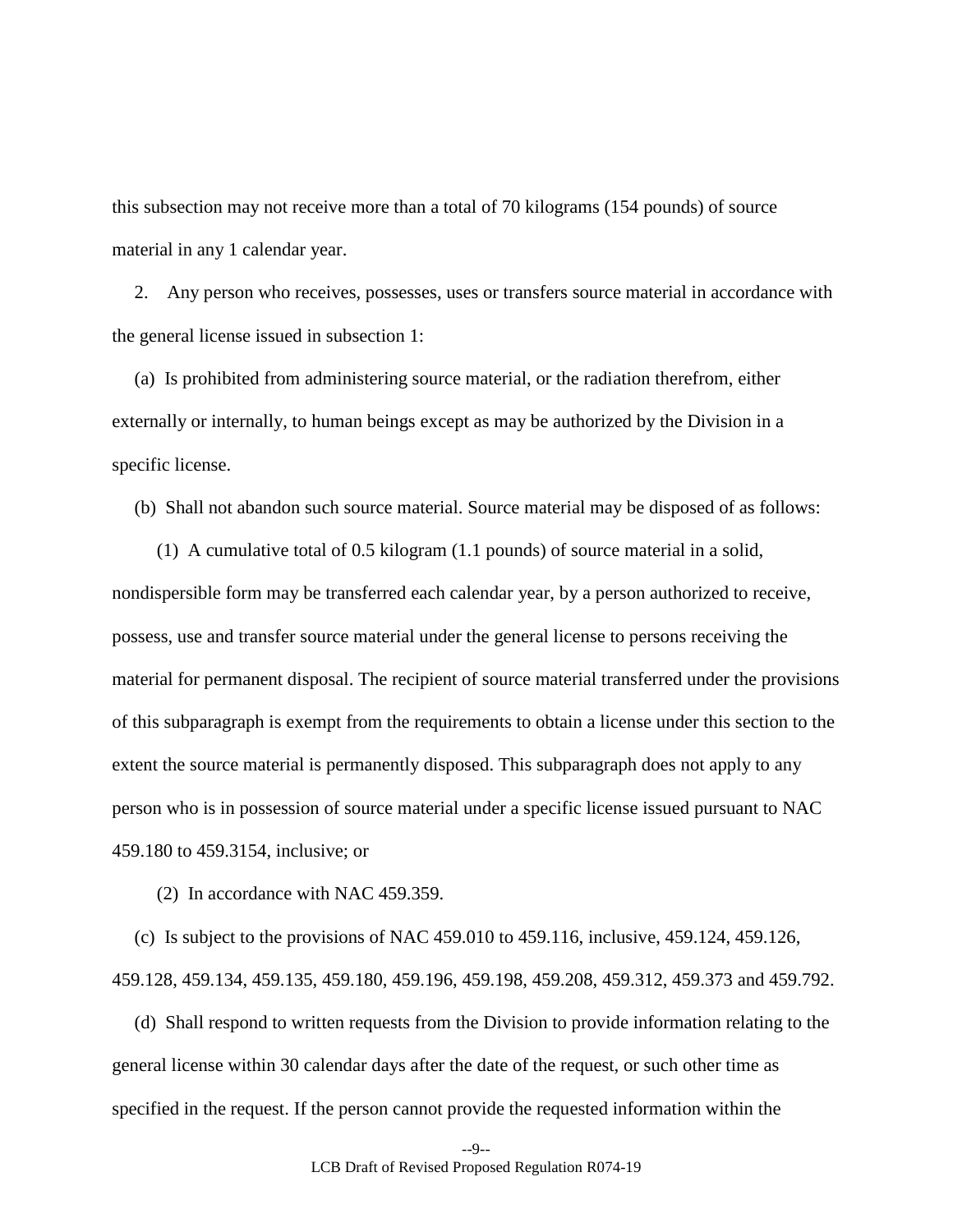allotted time, the person shall, within that same time period, request a longer period to supply the information by providing the Division, in accordance with NAC 459.134, a written justification for the request.

(e) Shall not export such source material except in accordance with 10 C.F.R. Part 110.

3. Any person who receives, possesses, uses or transfers source material in accordance with subsection 1 shall conduct activities so as to minimize contamination of the facility and the environment. When activities involving such source material are permanently ceased at any site, if evidence of significant contamination is identified, the general licensee shall notify the Division, in accordance with NAC 459.134, about such contamination and may consult with the Division as to the appropriateness of sampling and restoration activities to ensure that any contamination or residual source material remaining at the site where source material was used under this general license is not likely to result in exposures that exceed the limits set forth in NAC 459.3178.

4. A person who receives, possesses, uses or transfers source material pursuant to the general license issued under this section is exempt from the provisions of NAC 459.320 to 459.374, inclusive, and 459.780 to 459.794, inclusive, to the extent that the activities are within the terms of the general license except that such person shall comply with the provisions of NAC 459.359 to the extent necessary to meet the provisions of paragraph (b) of subsection 2 and subsection 3. This exemption does not apply to any person who also possesses a specific license issued pursuant to NAC 459.180 to 459.3154, inclusive.

5. Except as otherwise provided in this subsection, no person may initially transfer or distribute source material to persons generally licensed under paragraph (a) of subsection 1, or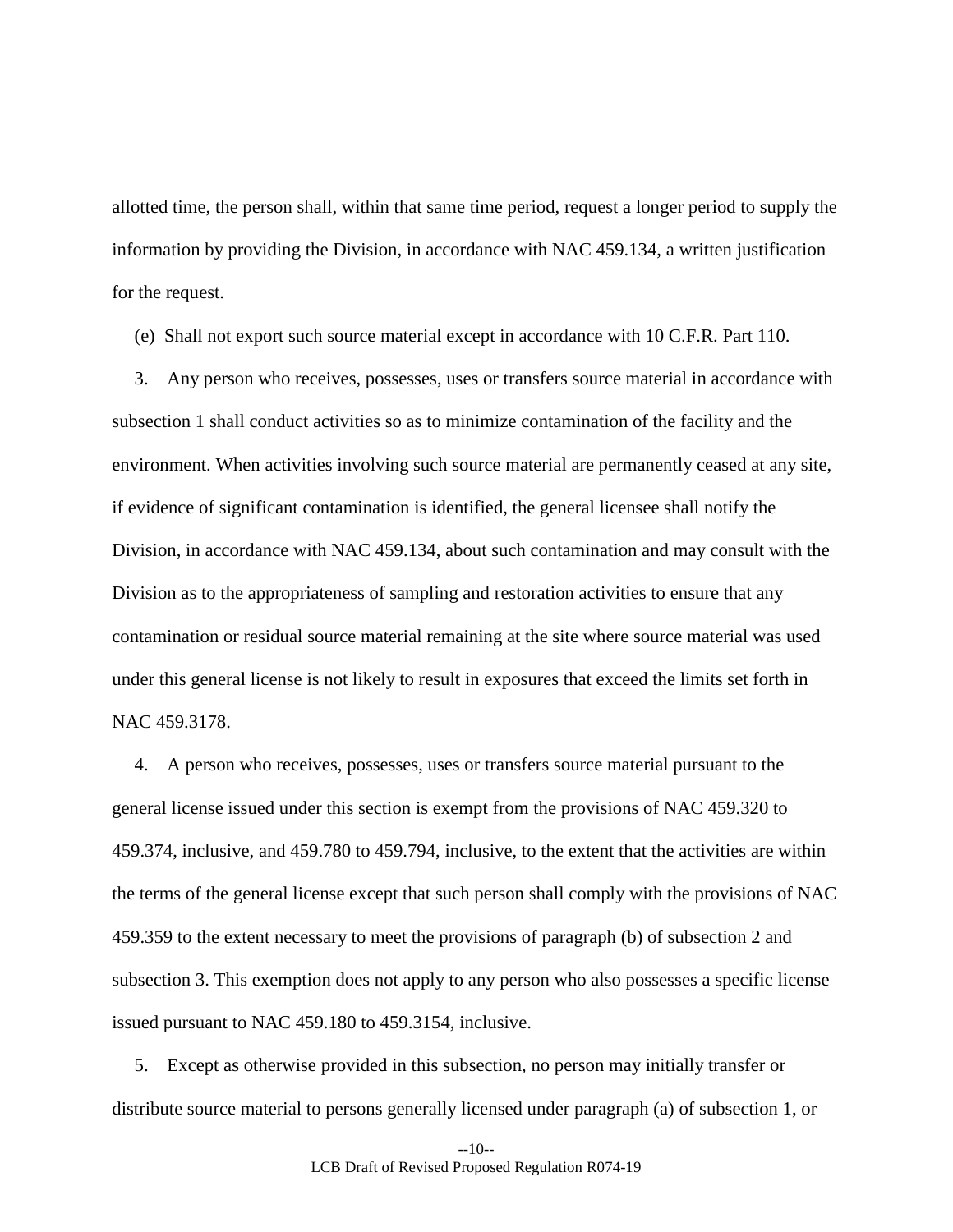equivalent regulations of the Nuclear Regulatory Commission or an agreement state, unless authorized by a specific license issued in accordance with NAC **[**459.180 to 459.3154, inclusive,**]** *459.241* or equivalent provisions of the Nuclear Regulatory Commission or an agreement state. This prohibition does not apply to analytical laboratories returning processed samples to the client who initially provided the sample. Initial distribution of source material to persons generally licensed by paragraph (a) of subsection 1 before August 27, 2013, without specific authorization may continue through August 27, 2014. Distribution may also be continued until the Division takes final action on a pending application for a license or license amendment to specifically authorize distribution submitted on or before August 27, 2014.

6. A general license is also issued authorizing the receipt of title to source material without regard to quantity. This general license does not authorize any person to receive, possess, use or transfer source material.

<span id="page-10-0"></span>**Sec. 4.** Chapter 653 of NAC is hereby amended by adding thereto the provisions set forth as sections [5](#page-10-1) to [30,](#page-26-0) inclusive, of this regulation.

<span id="page-10-1"></span>**Sec. 5.** *As used in this chapter, unless the context otherwise requires, the words and terms defined in sections [6](#page-10-2) to [16,](#page-12-1) inclusive, of this regulation have the meanings ascribed to them in those sections.*

<span id="page-10-2"></span>**Sec. 6.** *"Contact hour" means 50 minutes of learning or instruction.*

**Sec. 7.** *"Continuing education activity" means a course or program that is planned, organized and administered to:*

*1. Provide sufficient depth and scope of a subject area; and*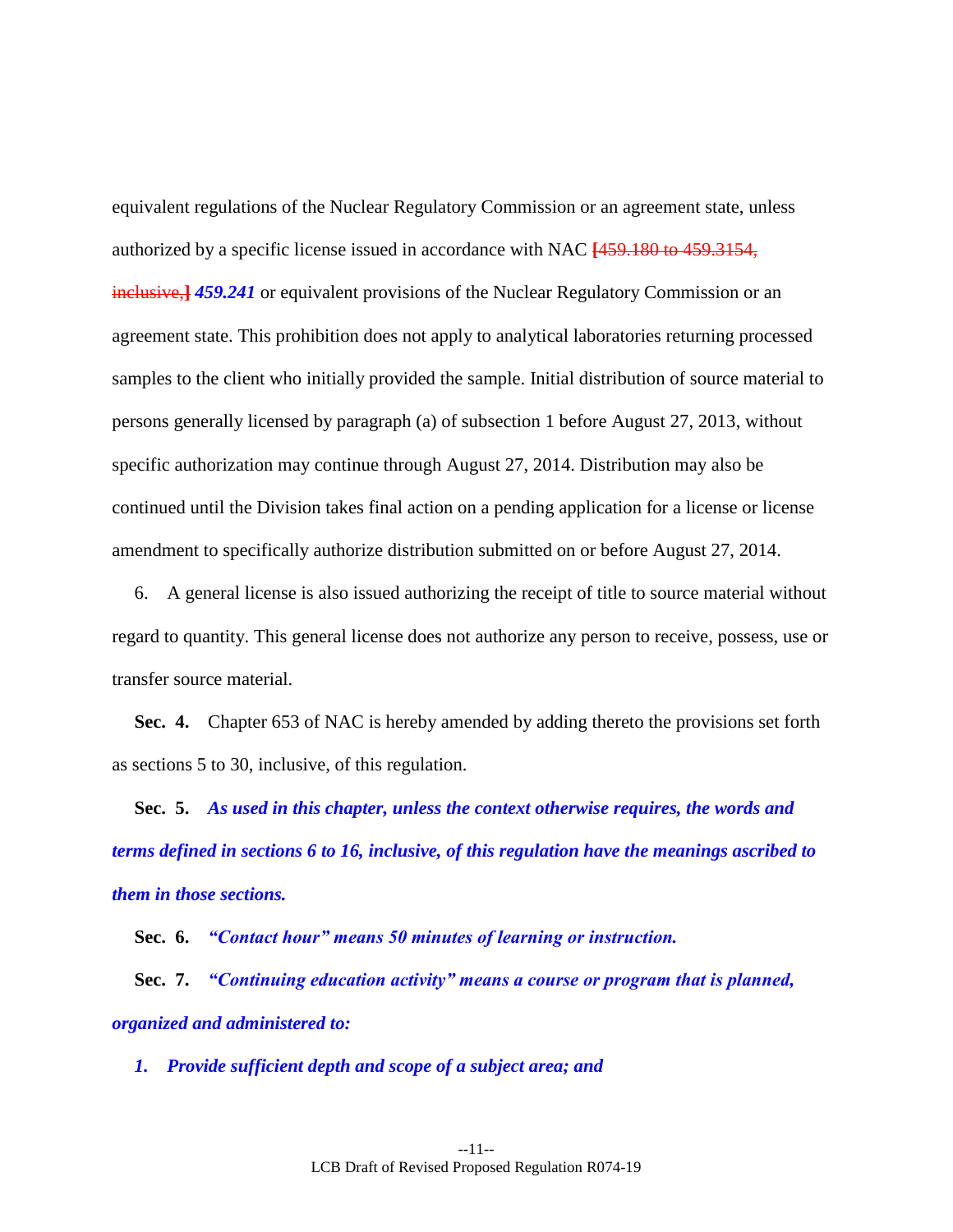*2. Enhance the knowledge and skill that underlies the professional performance that a license holder uses to provide services to patients, the public or the medical profession.*

**Sec. 8.** *"Continuing education credit" means 1 contact hour in a continuing education activity that is:*

*1. Approved by the Division; or*

*2. Prescribed and recognized by:*

*(a) The American Registry for Radiologic Technologists, or its successor organization;*

*(b) The Nuclear Medicine Technology Certification Board, or its successor organization;*

*(c) A regional accrediting agency, as recognized by the American Registry of Radiologic Technologists;*

*(d) The Conjoint Accreditation Services of the Canadian Medical Association; or*

*(e) The Australian Society of Medical Imaging and Radiation Therapy.*

**Sec. 9.** *"Division" means the Division of Public and Behavioral Health of the Department of Health and Human Services.*

**Sec. 10.** *"License" has the meaning ascribed to it in NRS 653.350.*

**Sec. 11.** *"License holder" means a person who holds a license or limited license to engage in radiation therapy and radiologic imaging issued pursuant to NRS 653.310 to 653.910, inclusive.*

**Sec. 12.** *"Licensed practitioner" means a person who is licensed or authorized pursuant to chapters 630 to 640, inclusive, of NRS.*

**Sec. 13.** *"Limited license" has the meaning ascribed to it in NRS 653.360.*

**Sec. 14.** *"Radiation therapy" has the meaning ascribed to it in NRS 653.380.*

--12-- LCB Draft of Revised Proposed Regulation R074-19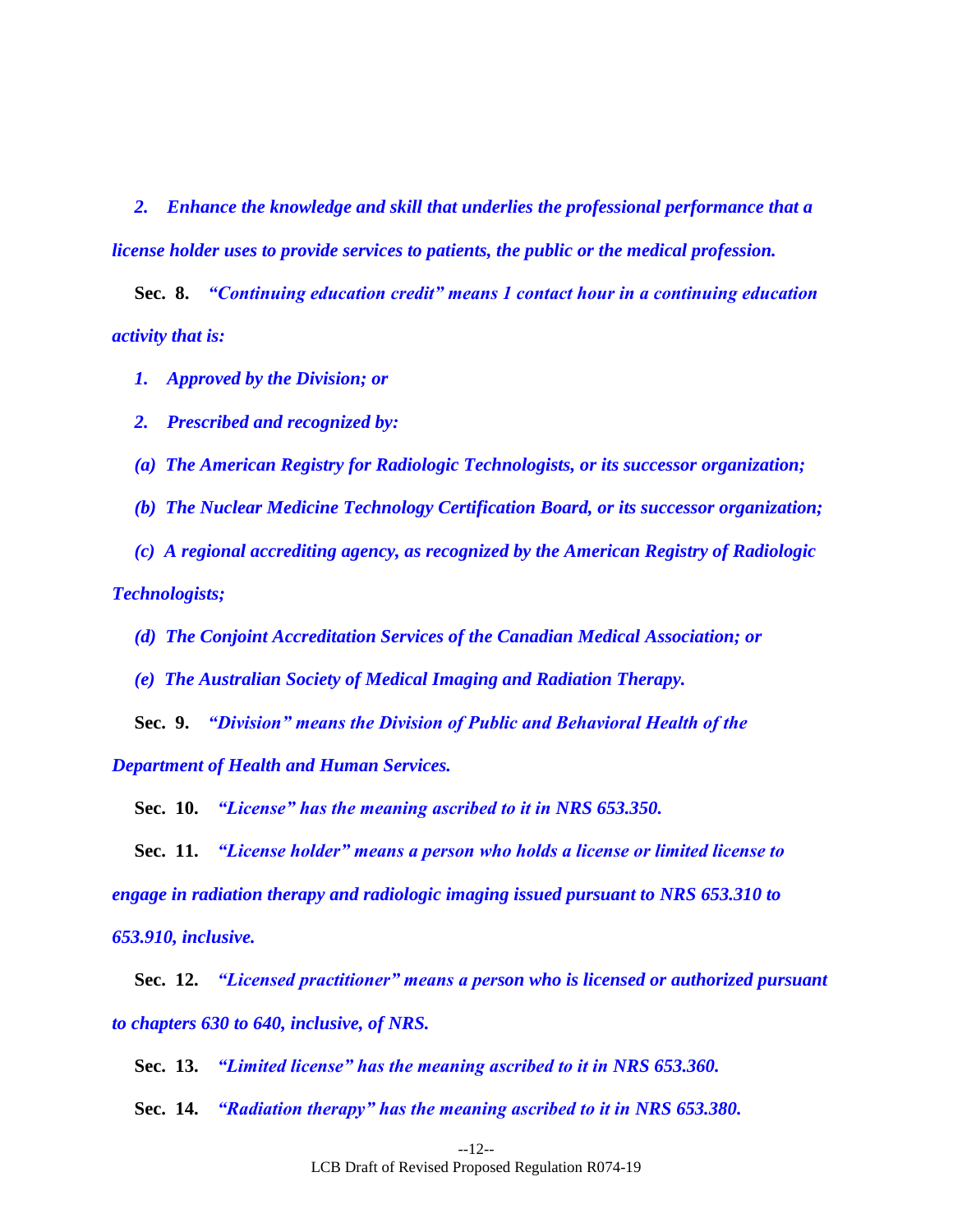**Sec. 15.** *"Radiologic imaging" has the meaning ascribed to it in NRS 653.390.*

<span id="page-12-1"></span><span id="page-12-0"></span>**Sec. 16.** *"Radiologist assistant" has the meaning ascribed to it in NRS 653.400.*

**Sec. 17.** *1. For the purpose of paragraph (e) of subsection 1 of NRS 653.460, "crime involving moral turpitude" means:*

*(a) A crime committed by a license holder that resulted in harm to a patient of the license holder;*

*(b) A crime of dishonesty that might impair the ability of a license holder to perform his or her duties; or*

*(c) A violation by the license holder of any federal or state law that regulates the possession, distribution or use of any controlled substance or any dangerous drug within the immediately preceding 7 years.*

*2. The term includes, without limitation:*

*(a) Any abuse, neglect, exploitation, isolation or abandonment by the license holder of a patient of the license holder who is an older person or vulnerable person, including, without limitation, a violation of:*

*(1) NRS 200.5091 to 200.50995, inclusive; or* 

*(2) A law or regulation of the District of Columbia or any state or territory of the United States that prohibits the same or similar conduct.*

*(b) A violation by the license holder of NRS 422.450 to 422.590, inclusive.*

*3. As used in this section:*

*(a) "Abandonment" has the meaning ascribed to it in NRS 200.5092.*

*(b) "Abuse" has the meaning ascribed to it in NRS 200.5092.*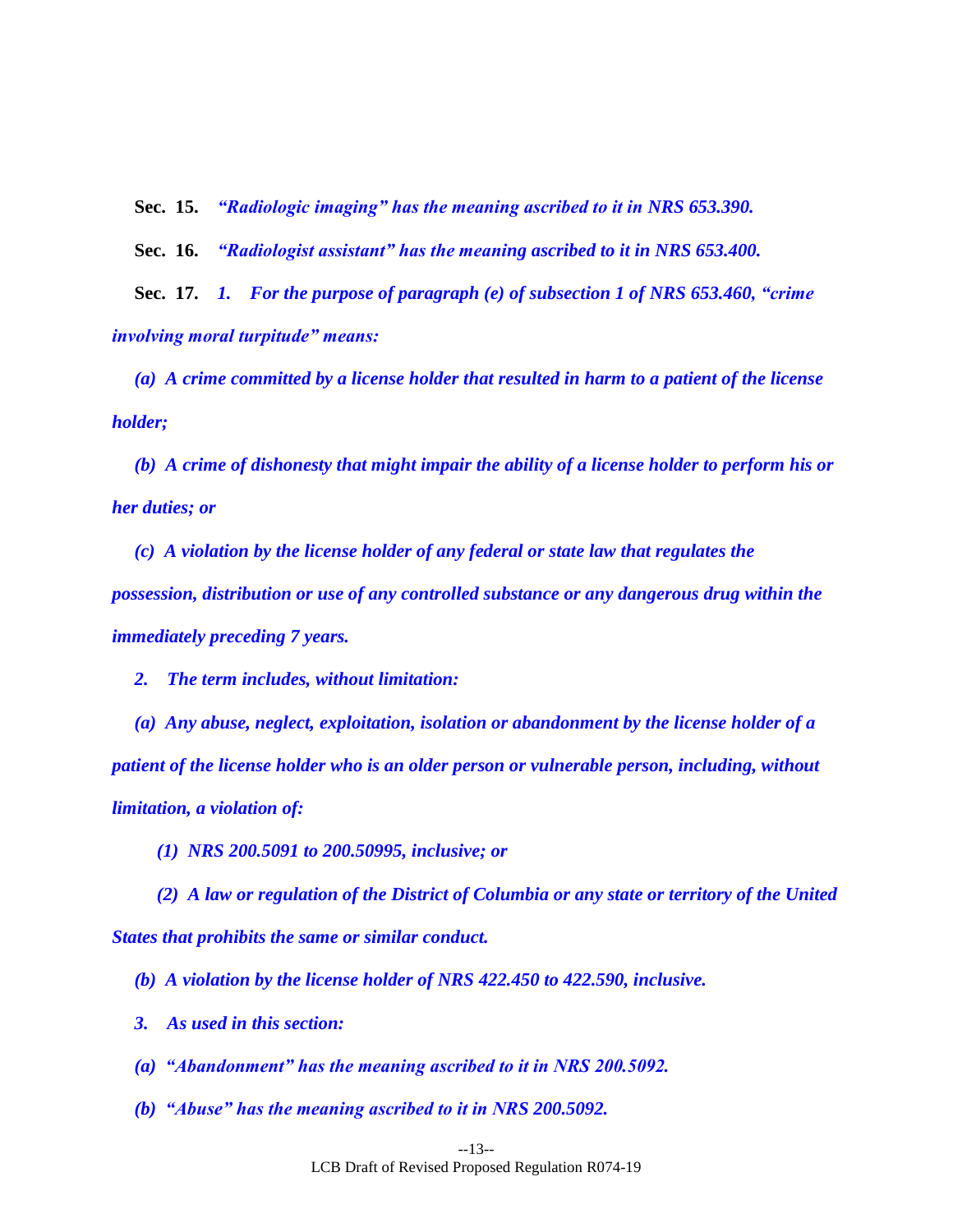- *(c) "Crime of dishonesty" means any crime involving fraud or false personation.*
- *(d) "Dangerous drug" has the meaning ascribed to it in NRS 454.201.*
- *(e) "Exploitation" has the meaning ascribed to it in NRS 200.5092.*
- *(f) "Isolation" has the meaning ascribed to it in NRS 200.5092.*
- *(g) "Neglect" has the meaning ascribed to it in NRS 200.5092.*
- *(h) "Older person" has the meaning ascribed to it in NRS 200.5092.*
- *(i) "Vulnerable person" has the meaning ascribed to it in NRS 200.5092.*

<span id="page-13-1"></span>**Sec. 18.** *For the purpose of paragraph (e) of subsection 1 of NRS 653.460,* 

*"unprofessional conduct" means when a license holder engages in the following conduct:*

*1. A departure from or failure to conform to the rules of applicable federal, state or local governments regarding the practice of radiation therapy and radiologic imaging. If no such rule exists, a departure from or failure to conform to the minimal standards of acceptable and prevailing practice for radiation therapy and radiologic imaging.*

*2. Any practice of radiation therapy and radiologic imaging that may create unnecessary danger to the life, health or safety of the patient of the license holder.*

 *Actual injury to a patient of the license holder or the public need not be established for a license holder to engage in unprofessional conduct.*

<span id="page-13-0"></span>**Sec. 19.** *For the purpose of subsection 1 of NRS 653.510, the Division may issue a license to engage in radiation therapy and radiologic imaging to a person who is certified pursuant to subsection 2 of NRS 653.510, and who has successfully completed an educational program accredited by:*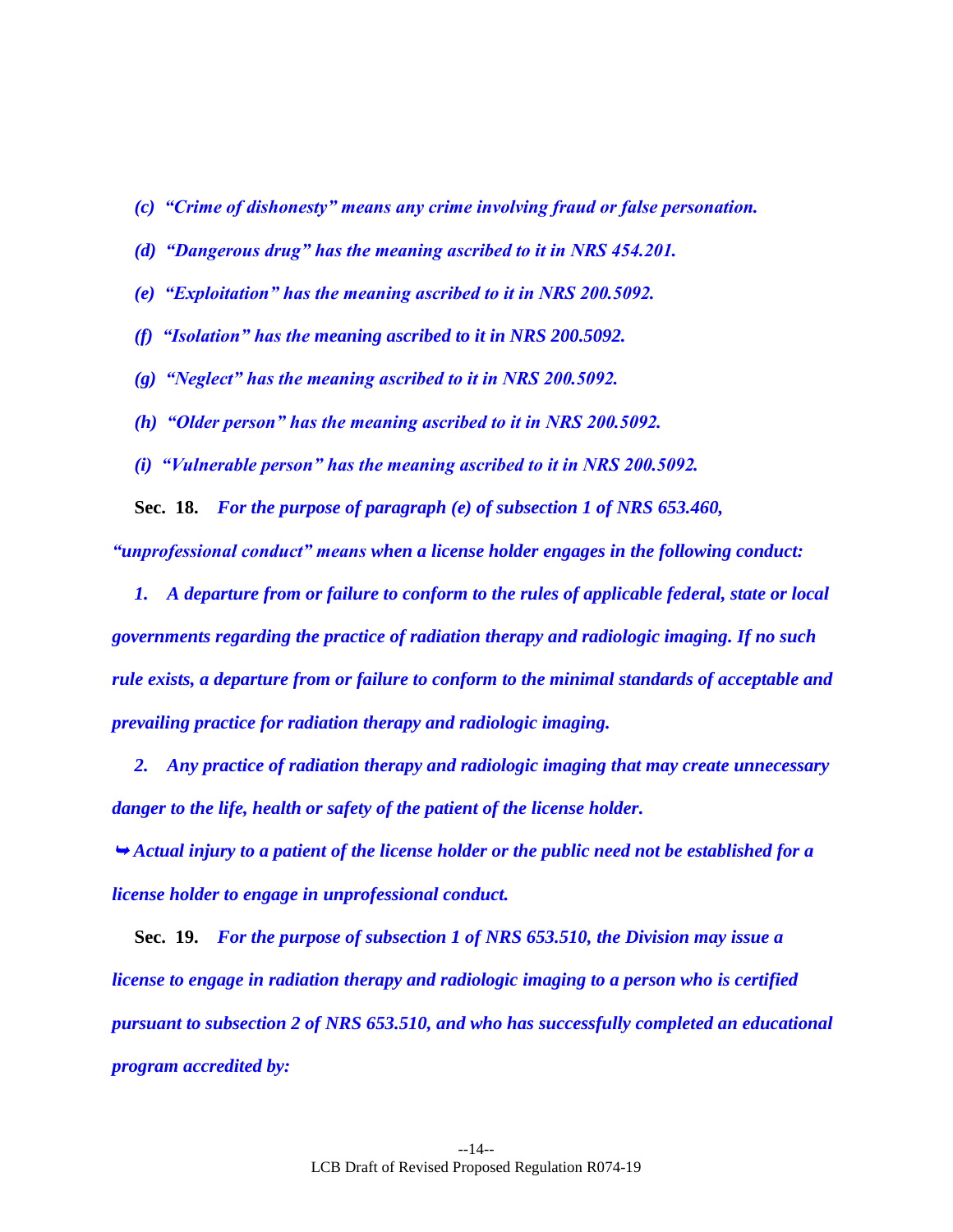*1. A regional accrediting agency, as recognized by the American Registry of Radiologic Technologists; or* 

 *2. The Conjoint Accreditation Services of the Canadian Medical Association, or its successor organization.* 

<span id="page-14-0"></span> **Sec. 20.** *1. A person who is applying to the Division for the issuance or renewal of a license or a limited license pursuant to NRS 653.310 to 653.910, inclusive, shall pay the applicable fee for the issuance or renewal of a license or limited license which is set forth in this section.* 

 *2. Before issuing or renewing a license or a limited license, the Division shall charge and collect the issuance or renewal fee which is set forth in this section.* 

| The Division shall charge and collect the following fees:<br><b>3.</b>    |    |
|---------------------------------------------------------------------------|----|
| For the issuance or renewal of a license or a limited license pursuant to |    |
|                                                                           |    |
| For the issuance or renewal of a license or a limited license pursuant to |    |
|                                                                           |    |
|                                                                           |    |
| For issuance of a temporary student license pursuant to subsection 3 of   |    |
|                                                                           | 25 |
|                                                                           |    |
| For the issuance or renewal of a rural authorization pursuant to section  |    |
|                                                                           |    |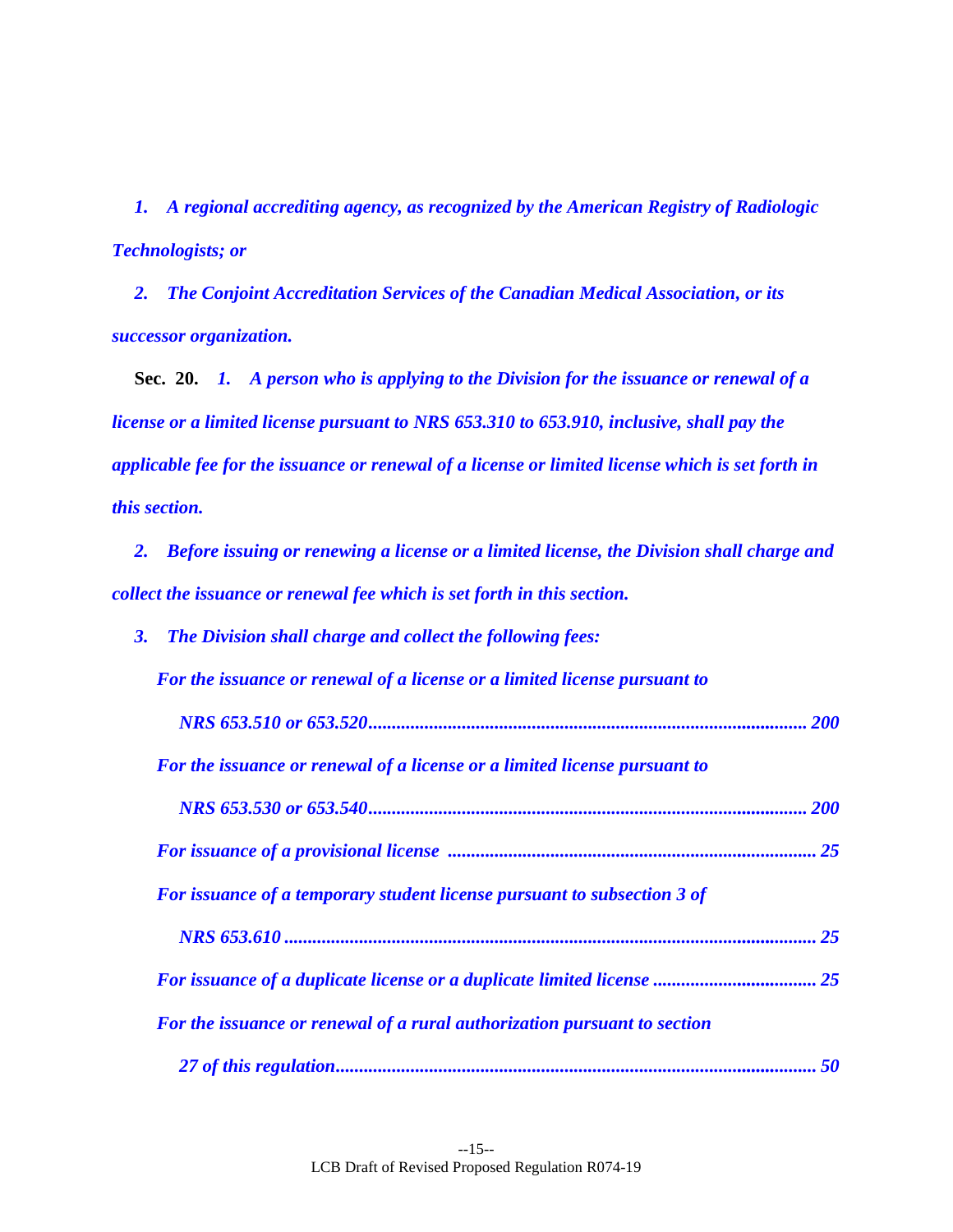*For the issuance or renewal of a registration to perform computed tomography or fluoroscopy if the person performed computed tomography or fluoroscopy as part of his or her employment on January 1, 2020, as provided in subsection 3 of NRS 653.620 .......................................... 200*

*4. If the payment of an applicable fee was made in error, the Division shall refund the fee collected pursuant to subsection 3. The Division may deduct from this refund amount an amount that is calculated to cover the administrative costs related to the issuance of the refund.*

<span id="page-15-0"></span>**Sec. 21.** *For the purpose of defining the scope of practice pursuant to paragraph (b) of subsection 1 of NRS 653.460:*

*1. A radiologist assistant who is authorized to practice pursuant to NRS 653.600:*

*(a) May perform any duties relating to the care and management of patients, including, without limitation, radiologic imaging and interventional procedures guided by radiologic imaging, under the supervision of a radiologist who is certified by the American Board of Radiology, or its successor organization, or the American Osteopathic Board of Radiology, or its successor organization, in the areas of patient care, patient management, clinical imaging and interventional procedures.*

*(b) May provide initial observations concerning the images of a patient to a supervising physician who specializes in radiology.*

*(c) Shall not interpret images, make diagnoses, prescribe medication or therapies or otherwise engage in the practice of medicine, as defined in NRS 630.020.*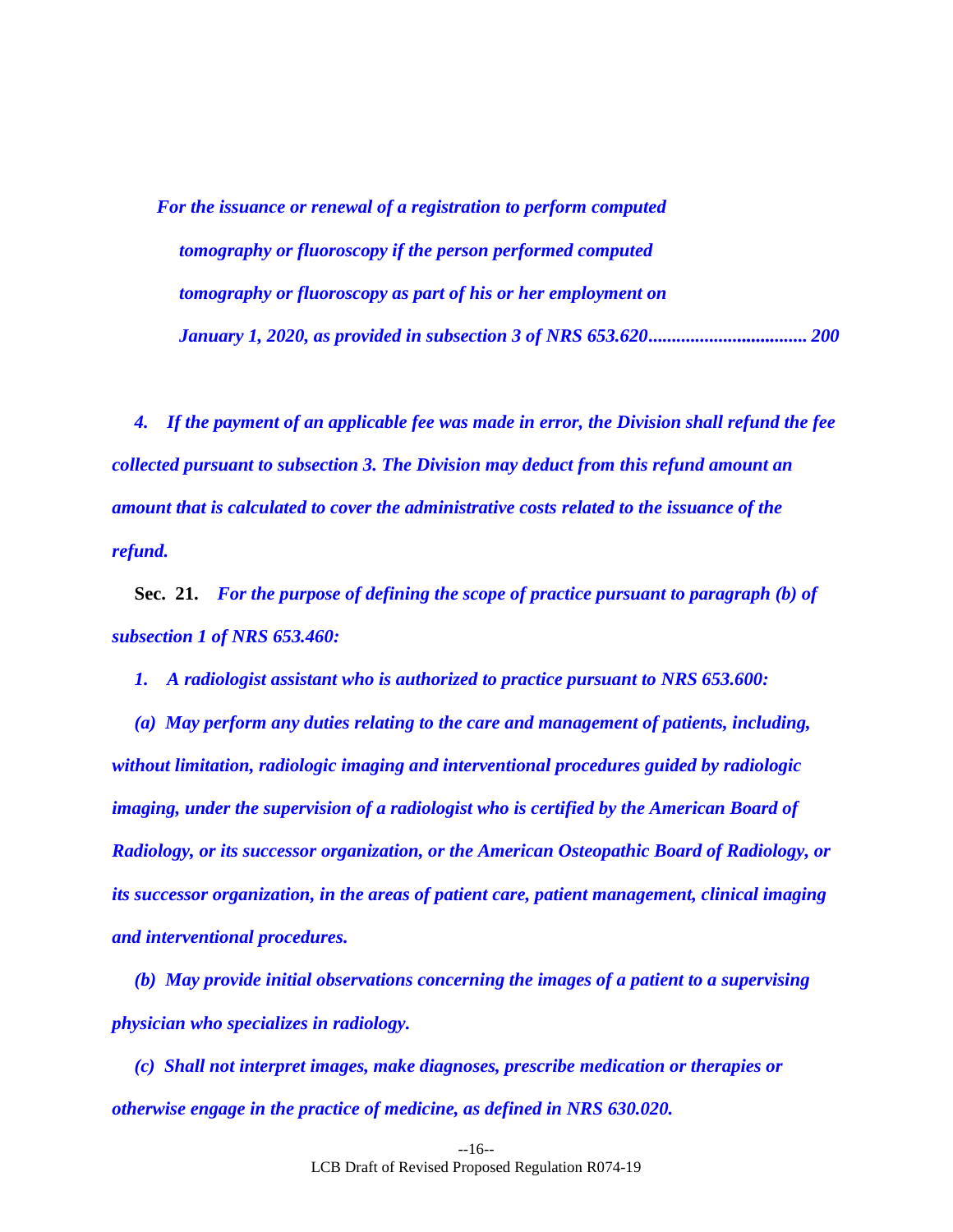*2. A person who holds a license to engage in radiation therapy issued pursuant to NRS 653.310 to 653.910, inclusive, may:*

*(a) Administer ionizing radiation emitted from X-ray machines, particle accelerators or sealed radioactive sources to human beings for therapeutic purposes.*

*(b) Perform simulation, procedures related to treatment planning, treatment delivery and dosimetric calculations as prescribed by a physician who is certified in radiation oncology by the American Board of Radiology, or its successor organization, or the American Osteopathic Board of Radiology, or its successor organization.*

*(c) Participate in procedures involving brachytherapy.*

*3. A person who holds a license to engage in radiologic imaging issued pursuant to NRS 653.310 to 653.910, inclusive, may:*

*(a) While under the supervision of a licensed practitioner, if applicable, use ionizing radiation for diagnostic purposes or to visualize a medical condition by applying the ionizing radiation emitted from X-ray machines to any part of the human body.*

*(b) In conjunction with the study of radiation, administer contrast agents and related drugs for diagnostic purposes.*

*(c) Perform diagnostic radiographic and noninterpretive fluoroscopic procedures, as prescribed by a licensed practitioner, and may assist the licensed practitioner with fluoroscopic and specialized radiologic procedures.*

*4. A person who holds a limited license to engage in radiologic imaging issued pursuant to NRS 653.520, 653.530 or 653.540, as applicable, may:*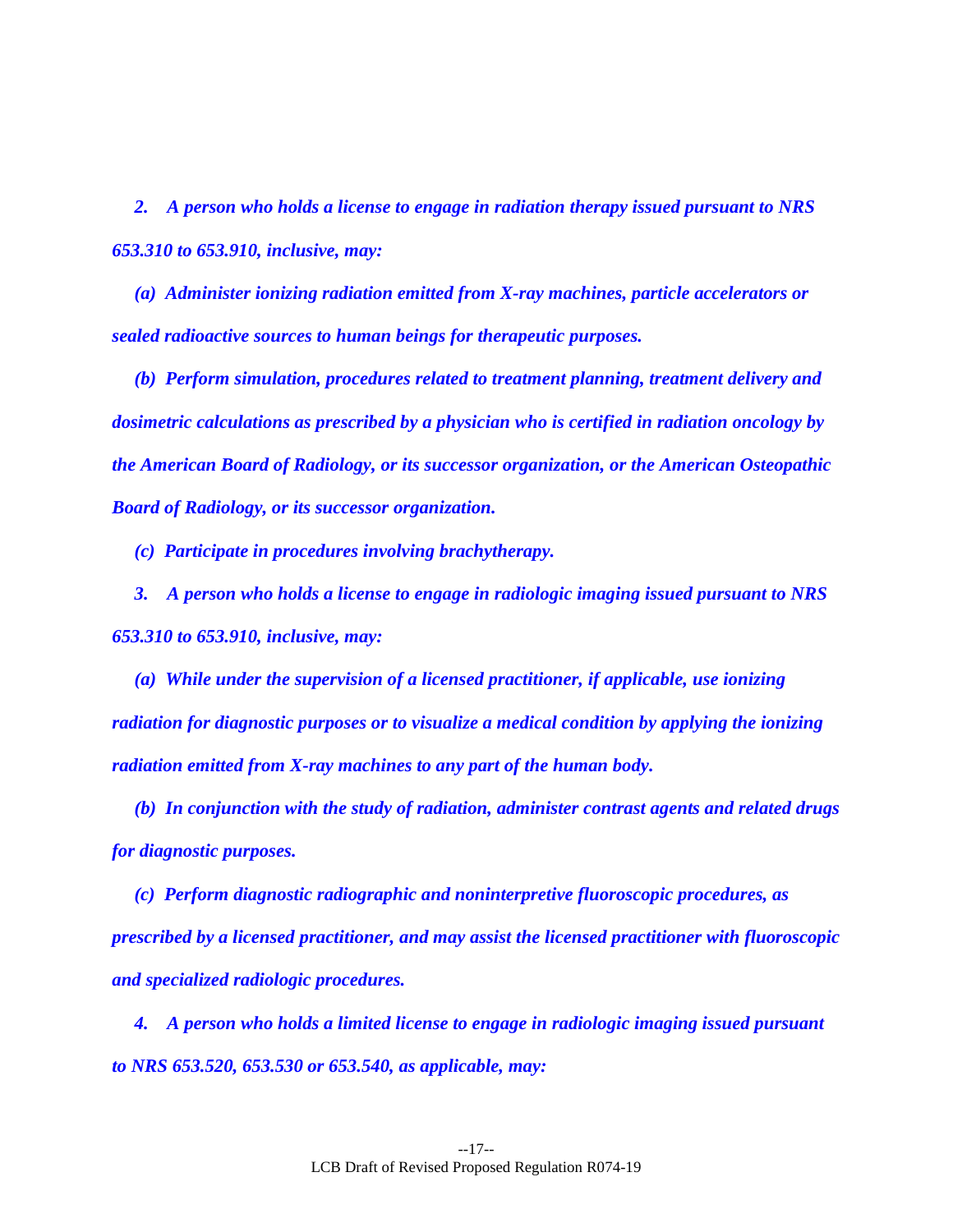*(a) Perform diagnostic radiographic procedures that are prescribed by a licensed practitioner on the specific areas of interest that are within the scope of practice of such a person.*

*(b) Assist a licensed practitioner or radiographer during static radiographic procedures.*

<span id="page-17-0"></span>*(c) Perform radiographic examinations within the scope of practice of such a person.*

**Sec. 22.** *1. To renew his or her license, limited license or rural authorization, the license holder or person who holds a rural authorization issued pursuant to section [27](#page-23-1) of this regulation shall maintain and provide to the Division evidence that he or she has completed not less than the required amount of continuing education credits set forth in this section.*

*2. If applicable, the license holder or person who holds a rural authorization issued pursuant to section [27](#page-23-1) of this regulation shall provide to the Division the certificate or list for the continuing education credits that is provided by American Registry for Radiologic Technologists, or its successor organization, or the Nuclear Medicine Technology Certification Board, or its successor organization.* 

*3. The license holder or person who holds a rural authorization issued pursuant to section [27](#page-23-1) of this regulation shall provide to the Division, in addition to the information required in subsection 2, if applicable, the following information concerning his or her continuing education credits:*

- *(a) The name of the participant;*
- *(b) The date or dates of attendance;*
- *(c) The title and content of the continuing education activity;*
- *(d) The number of continuing education credit hours earned; and*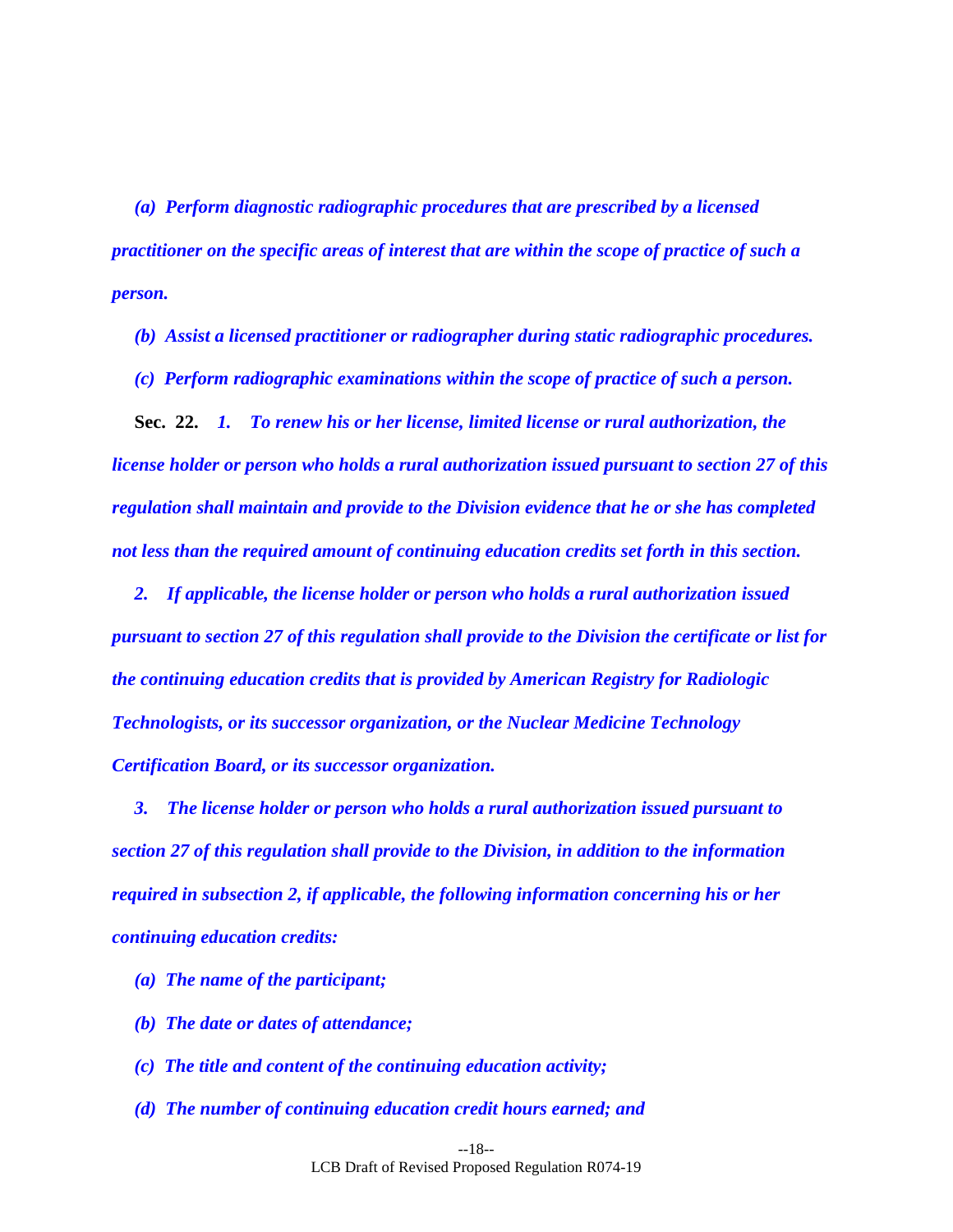*(e) The name of the organization sponsoring or providing the continuing education activity.*

*4. A continuing education activity that lasts longer than 1 contact hour is assigned whole or partial continuing education credit based on the contact hour.* 

*5. A continuing education activity that lasts for 30 minutes or less must receive no continuing education credit.*

*6. All continuing education activities must be evaluated and certified by a recognized continuing education evaluation mechanism. For an organization to qualify as a recognized continuing education mechanism, the organization must be:*

- *(a) National in scope;*
- *(b) A nonprofit entity; and*
- *(c) Radiology-based or medical imaging-based.*

*7. A person who holds a license to engage in radiation therapy and radiologic imaging issued pursuant to NRS 653.510, 653.530 or 653.540, as applicable, must complete the applicable continuing education credits listed below before renewing his or her license:*

*(a) If the person holds a license to engage in radiation therapy, he or she must complete 24 continuing education credits.*

*(b) If the person holds a license to engage in radiologic imaging, he or she must complete 24 continuing education credits.*

*(c) If the person practices as a radiologist assistant, he or she must complete 50 continuing education credits.*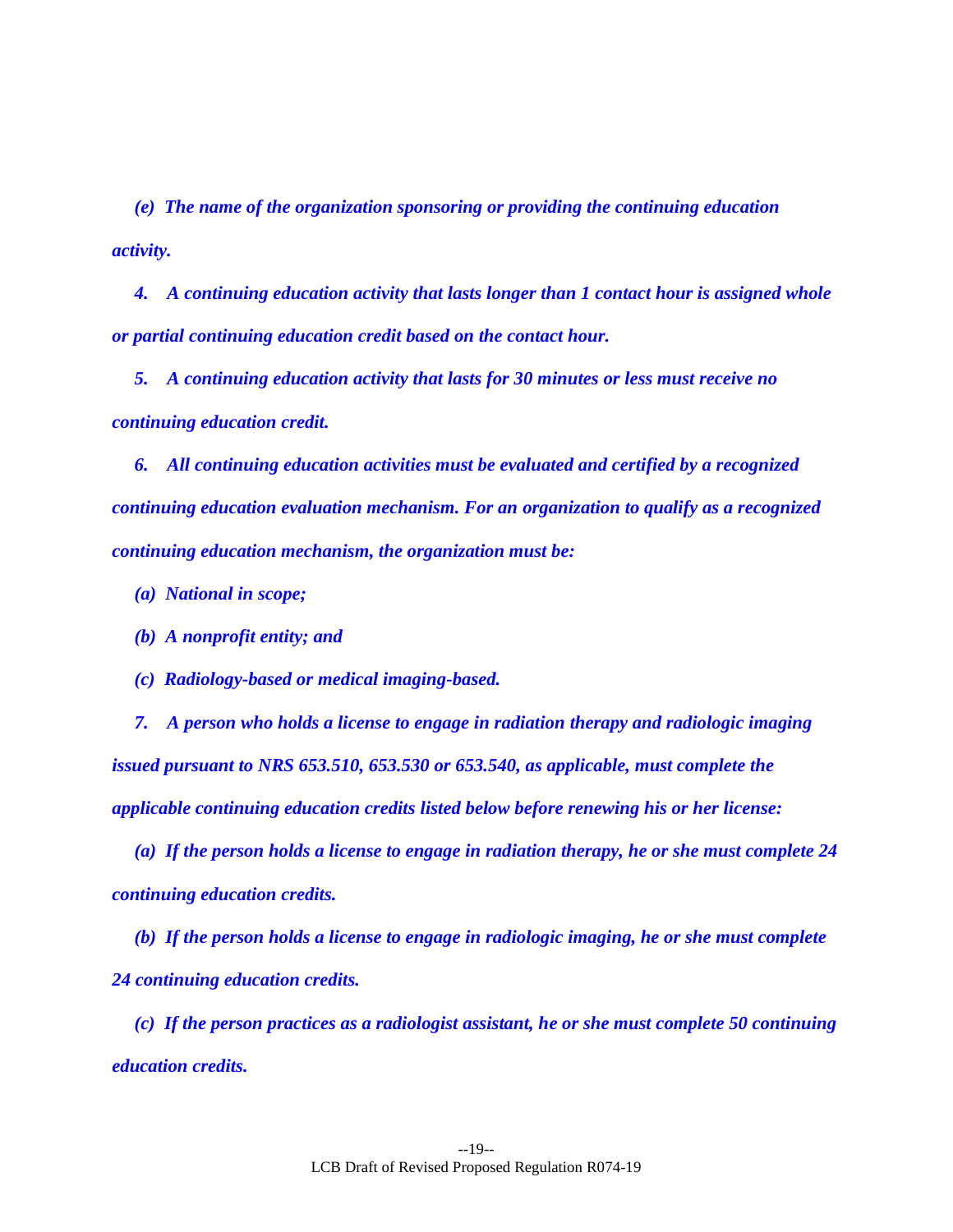*8. A person who holds a limited license to engage in radiologic imaging issued pursuant to NRS 653.520, 653.530 or 653.540, as applicable, must complete 20 continuing education credits relating to category A or A+, as established by the American Registry for Radiologic Technologists, before renewing his or her limited license.*

*9. A person who holds a rural authorization issued pursuant to section [27](#page-23-1) of this regulation must complete 20 continuing education credits relating to category A or A+, as established by the American Registry for Radiologic Technologists, before renewing his or her rural authorization.*

*10. As used in this section, "recognized continuing education evaluation mechanism" is a radiology-based or medical imaging-based organization that the American Registry for Radiologic Technologists has approved to evaluate the content, quality and integrity of proposed continuing education activities. Such evaluation includes, without limitation, the evaluation of the educational objectives of a continuing education activity, content relevancy and assurance, faculty qualifications and education methods and materials. The following organizations have the recognized continuing education evaluation mechanism status:*

- *(a) American College of Radiology;*
- *(b) American Healthcare Radiology Administrators;*
- *(c) American Institute of Ultrasound in Medicine;*
- *(d) American Roentgen Ray Society;*
- *(e) American Society of Nuclear Cardiology;*
- *(f) American Society of Radiologic Technologists;*
- *(g) Association of Vascular and Interventional Radiographers;*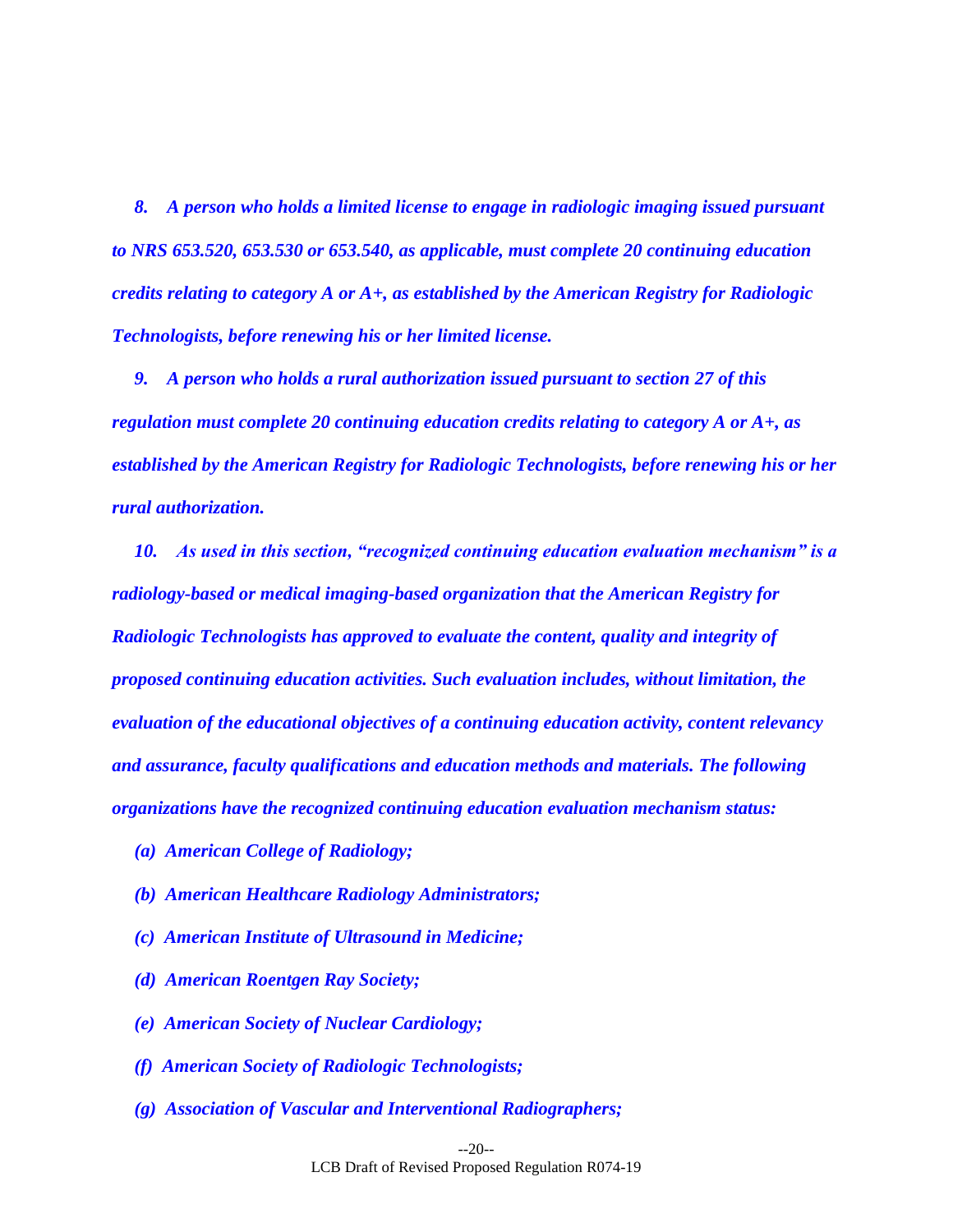- *(h) Canadian Association of Medical Radiation Technologists;*
- *(i) Medical Dosimetrist Certification Board;*
- *(j) Radiological Society of North America;*
- *(k) Society of Diagnostic Medical Sonography;*
- *(l) Society for Magnetic Resonance Technologists of International Society for Magnetic Resonance in Medicine;*
	- *(m) Society of Nuclear Medicine and Molecular Imaging Technologist Section; and*
	- *(n) Society for Vascular Ultrasound.*

<span id="page-20-0"></span>**Sec. 23.** *1. Pursuant to paragraph (d) of subsection 1 of NRS 653.460, a person who holds a limited license may perform radiologic imaging, as specified by his or her limited license, only while under the supervision of a licensed practitioner.*

*2. When providing the supervision pursuant to subsection 1, the licensed practitioner is responsible for and must control the quality, radiation safety and protection and any other technical aspect of using ionizing radiation on human beings for diagnostic or therapeutic purposes.*

<span id="page-20-1"></span>**Sec. 24.** *1. The Division shall not renew a license or limited license unless the applicant for renewal of the license or limited license provides to the Division evidence that he or she has:*

*(a) Satisfied:*

*(1) The qualifications for the renewal of a license or limited license set forth in sections [5](#page-10-1) to [30,](#page-26-0) inclusive, of this regulation and in NRS 653.310 to 653.910, inclusive; and*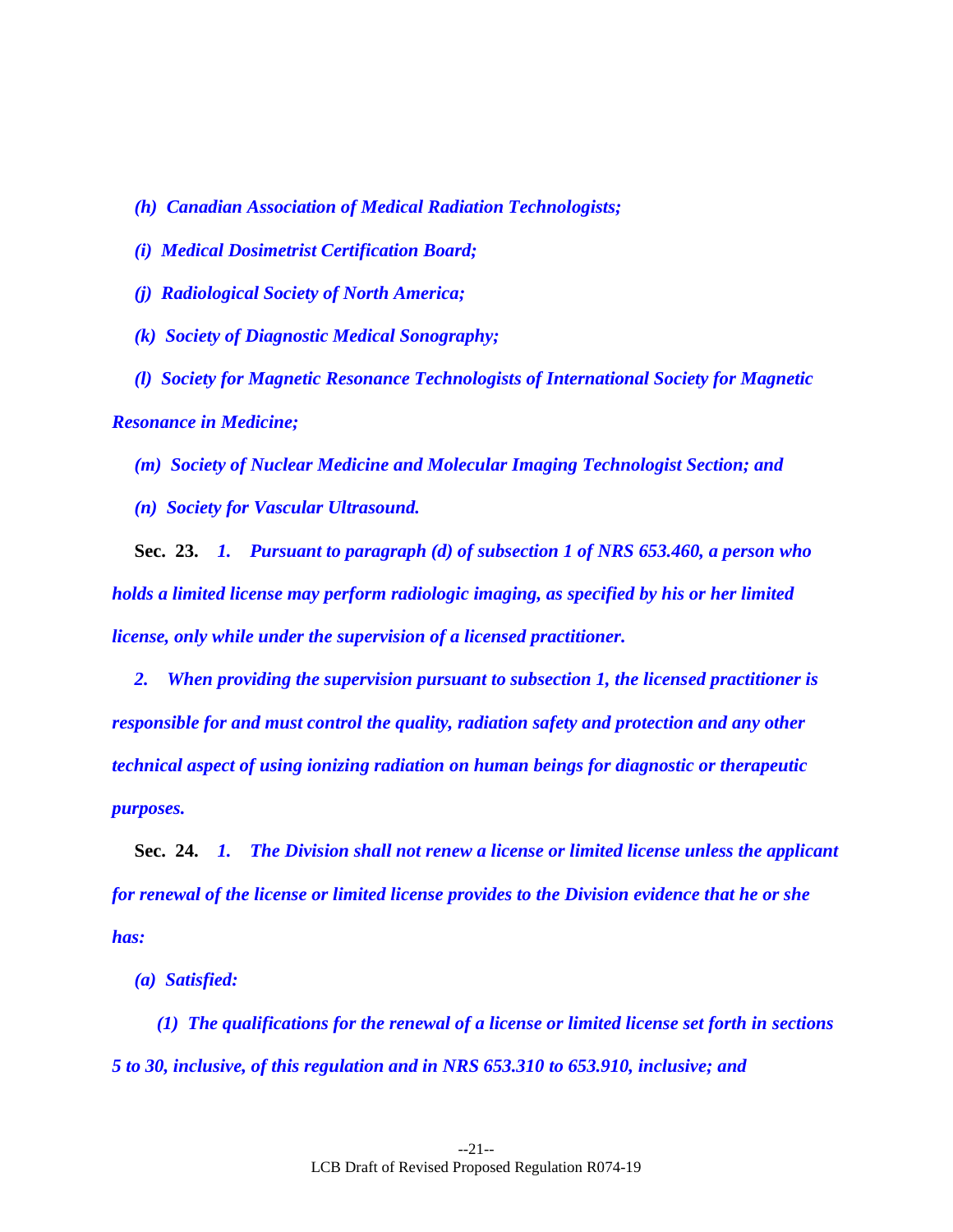*(2) The continuing education requirements set forth in section [22](#page-17-0) of this regulation; and*

*(b) Paid the fee for the renewal of a license or limited license, as applicable, set forth in section [20](#page-14-0) of this regulation.*

*2. If the Division receives an application to renew a license or limited license 90 days before the expiration of the license or limited license, the Division shall determine if the applicant for the renewal of the license or limited license has satisfied the requirements set forth in subsection 1. If the Division determines that an applicant for the renewal of the license or limited license has not satisfied the requirements set forth in subsection 1, the Division shall send a notice to the applicant explaining any deficiency which prevents the renewal of the license or limited license. Such notice must set forth a date by which the applicant must correct such a deficiency. Such notice must be sent to the applicant:*

*(a) Within 90 days of the receipt of the application for the renewal or the license or limited license by the Division; or*

*(b) Thirty days before the expiration date of the license or limited license, whichever occurs earlier.*

*3. An applicant for renewal of a license or limited license may, at any time while his or her application is pending, including, without limitation, before receiving the notice pursuant to subsection 2 or after receiving the notice pursuant to subsection 2, submit additional information to the Division to satisfy the requirements set forth in subsection 1 or to correct a deficiency that would result in receiving a notice pursuant to subsection 2. If the applicant fails to provide additional information to the Division by the date set forth in the notice*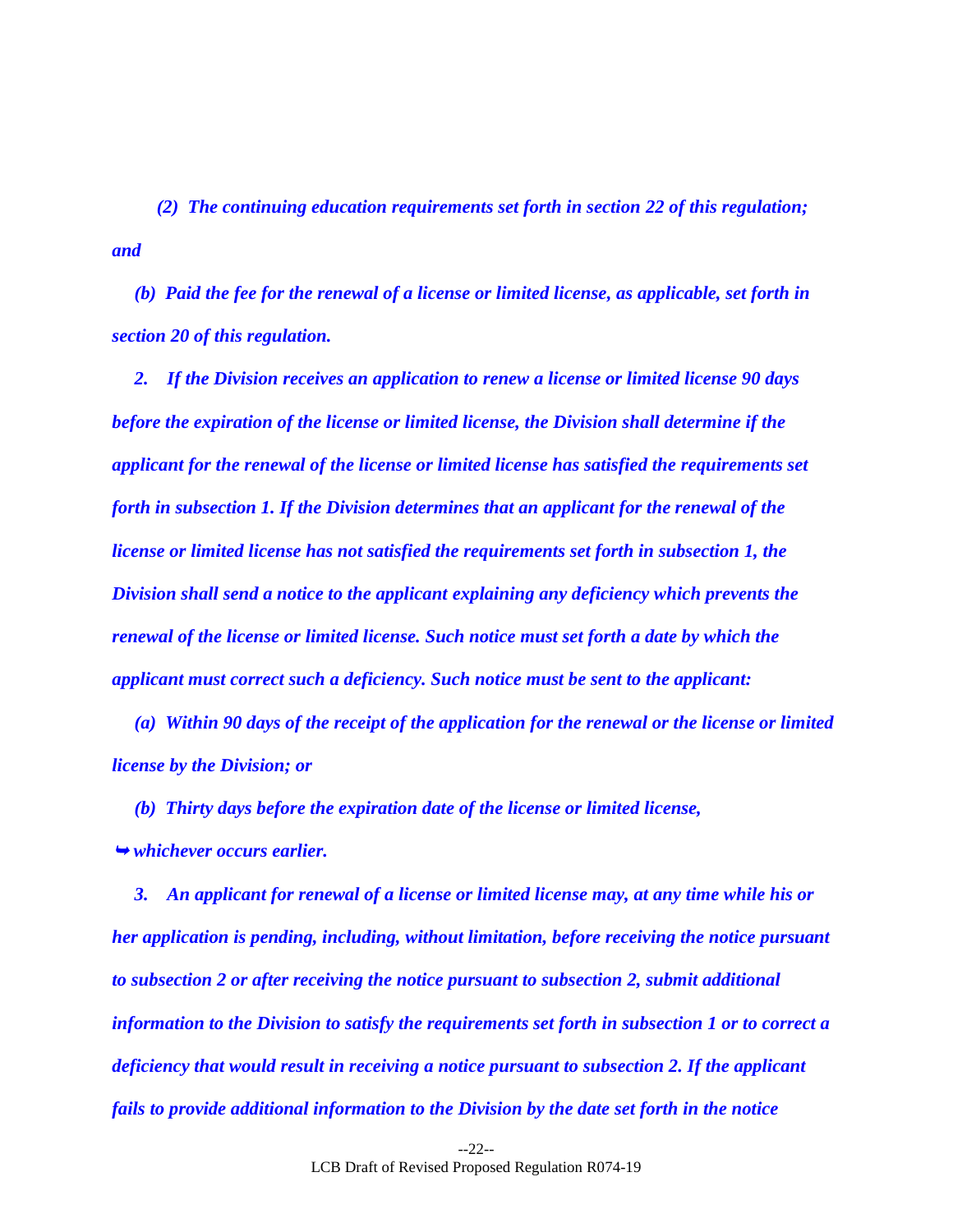*received pursuant to subsection 2, the Division shall issue a notice to the applicant that explains that the Division has denied his or her application to renew the license or limited license.* 

*4. An applicant who has received a notice of denial to renew the license or limited license issued pursuant to subsection 3 may request a hearing before the Administrator of the Division within 10 business days after the receipt of the notice. The applicant has the burden of proof in such a hearing. The applicant may appeal the determination of the Administrator for judicial review in the manner set forth in NRS 233B.121 to 233B.150, inclusive.*

*5. If the license or limited license of an applicant is not renewed and the applicant does not succeed in his or her appeal pursuant to subsection 4, the applicant may submit a new application for the issuance of a license or limited license. The applicant shall not engage in radiologic imaging or radiation therapy unless he or she has been issued a license or limited license from the Division.*

<span id="page-22-0"></span>**Sec. 25.** *1. A license holder shall notify the Division of any change in the mailing address of the license holder or of any change in name, including, without limitation, a change in name that results from marriage, within 10 business days after such a change. A license holder may make such a notice either in writing or through the Internet website of the Division.*

*2. If a license holder fails to notify the Division pursuant to subsection 1, the Division shall not consider such failure to notify:*

*(a) A cause to delay any administrative proceedings involving the license holder that may subsequently occur; or*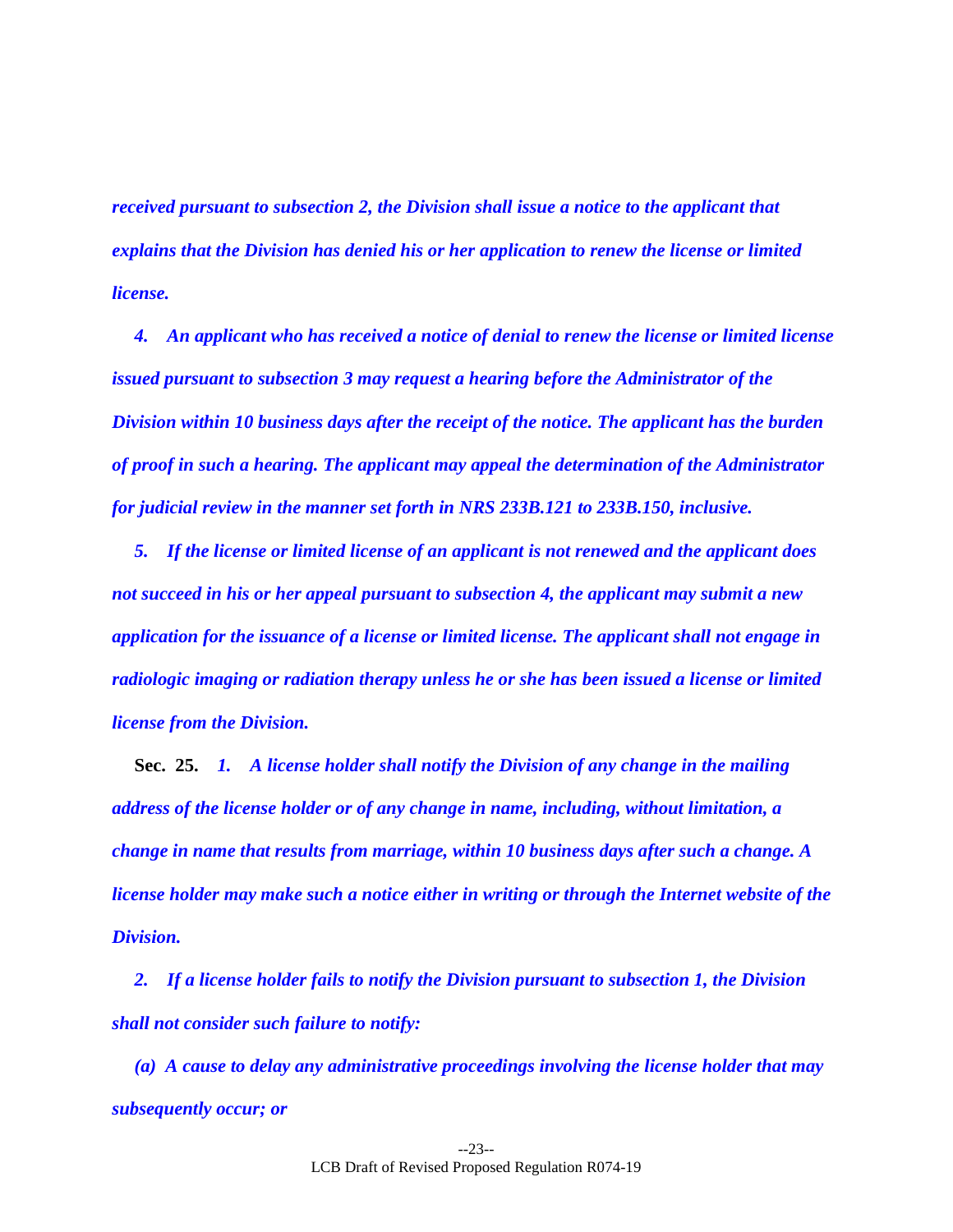*(b) As excusing the license holder from complying with any of the provisions of NRS 653.310 to 653.910, inclusive, or the provisions of sections [5](#page-10-1) to [30,](#page-26-0) inclusive, of this regulation.*

<span id="page-23-0"></span>**Sec. 26.** *While inspecting a machine that produces radiation or radioactive materials, the Division may request documentation which shows that the operators of such machines satisfy the applicable requirements for training and credentialing that apply to license holders.*

<span id="page-23-1"></span>**Sec. 27.** *1. A person who seeks to take X-ray photographs pursuant to subsections 1 and 2 of NRS 653.620 must be issued a rural authorization by the Division before taking such X-ray photographs.*

*2. To be issued the rural authorization that is required pursuant to subsection 1, a person must:*

*(a) Submit to the Division a completed application form for rural authorization;*

*(b) Pay the fee for the issuance of a rural authorization set forth in section [20](#page-14-0) of this regulation;* 

*(c) Submit to the Division a completed and signed statement prescribed by the Division of Welfare and Supportive Services of the Department of Health and Human Services pursuant to NRS 425.520;*

*(d) Attest to knowledge of and compliance with the guidelines of the Centers for Disease Control and Prevention concerning the prevention of transmission of infectious agents through safe and appropriate injection practices; and*

*(e) Provide any additional information that the Division requests.*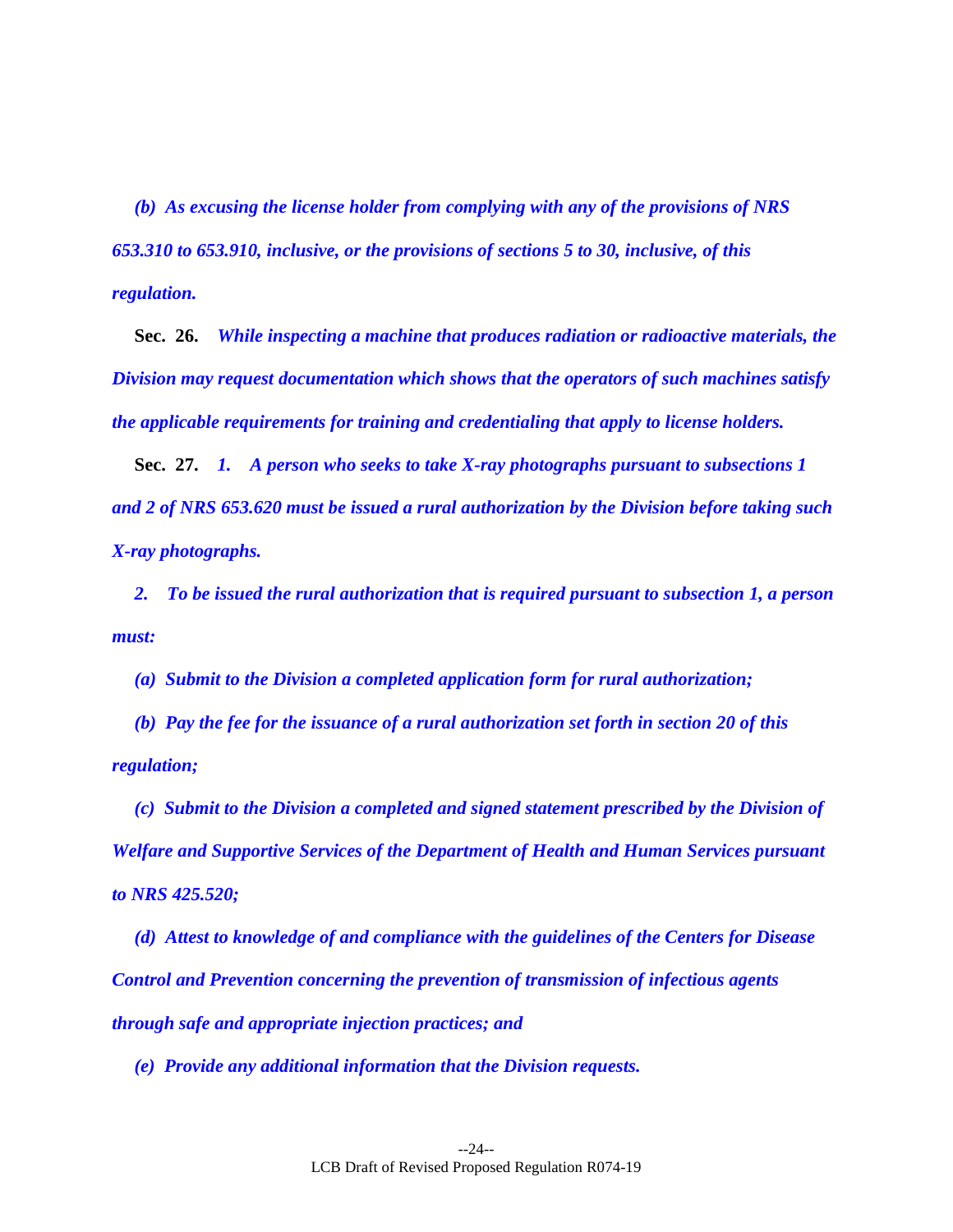*3. A rural authorization issued pursuant to subsection 1 expires 2 years after the date on which the rural authorization was issued and must be renewed.*

*4. To renew a rural authorization issued pursuant to subsection 1, the person who holds the rural authorization must:*

*(a) Submit to the Division a completed application form for the renewal of the rural authorization;*

*(b) Pay the fee for the renewal of a rural authorization set forth in section [20](#page-14-0) of this regulation;*

*(c) Submit to the Division a completed and signed statement prescribed by the Division of Welfare and Supportive Services of the Department of Health and Human Services pursuant to NRS 425.520;*

*(d) Attest to knowledge of and compliance with the guidelines of the Centers for Disease Control and Prevention concerning the prevention of transmission of infectious agents through safe and appropriate injection practices;* 

*(e) Complete the applicable continuing education requirements set forth in section [22](#page-17-0) of this regulation; and*

<span id="page-24-0"></span>*(f) Provide any additional information that the Division requests.*

**Sec. 28.** *1. Pursuant to section 75 of Senate Bill No. 130, chapter 435, Statutes of Nevada 2019, at page 2744, the Division shall issue a license or a limited license to a person who:*

*(a) Is performing radiation therapy or radiologic imaging as part of his or her employment on or before January 1, 2020;*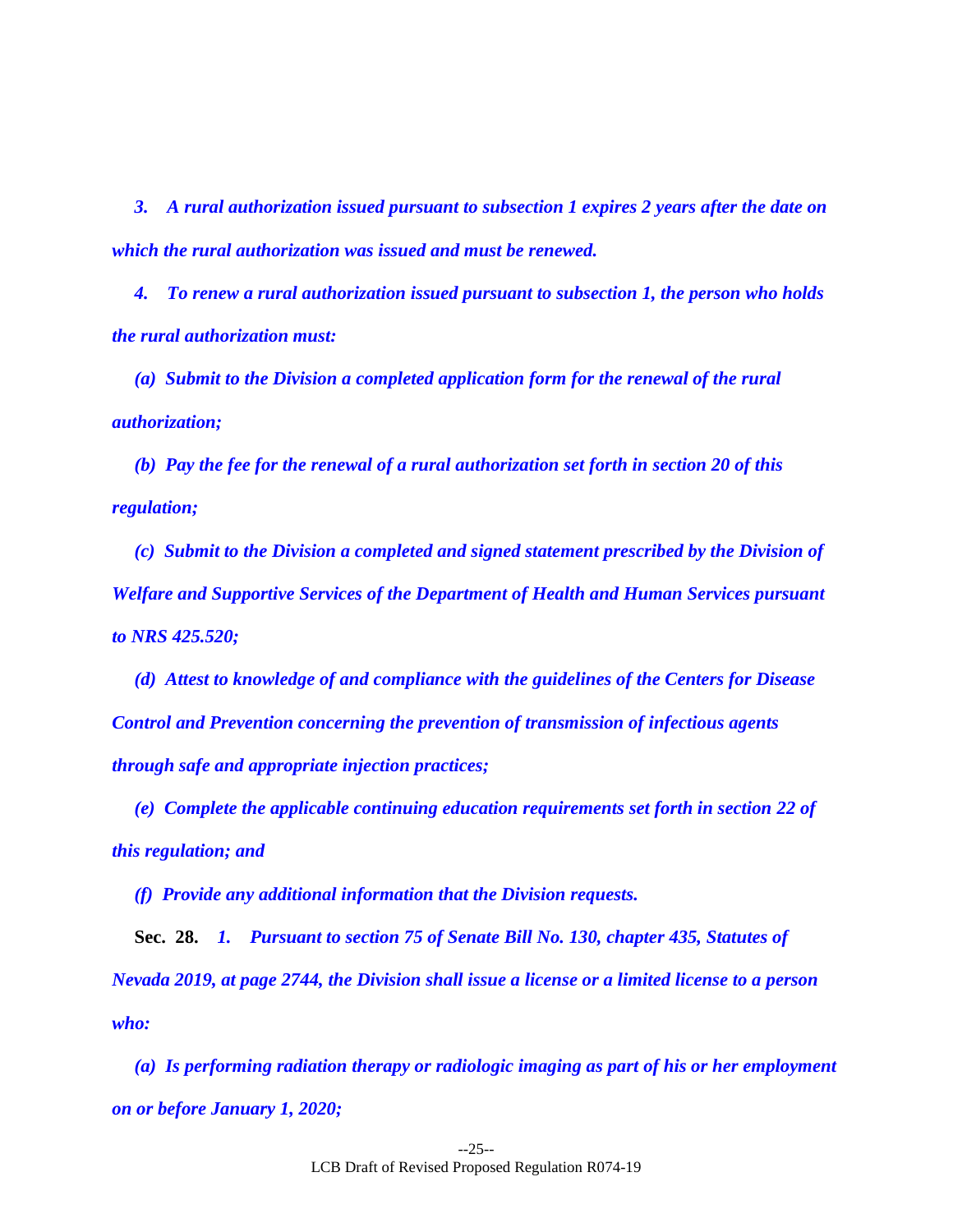*(b) Registers with the Division; and*

*(c) Provides the information set forth in subsection 2 to the Division.*

*2. A person seeking to obtain a license or limited license pursuant to subsection 1 must:*

(a) *Submit to the Division a completed application form for a license or limited license;* 

*(b) Pay the fee for the issuance of a license or limited license, as applicable, set forth in section [20](#page-14-0) of this regulation;*

*(c) Submit to the Division a signed attestation of employment in radiation therapy or radiologic imaging on or before January 1, 2020, including, without limitation, a description of his or her scope of practice;*

*(d) Submit to the Division a completed and signed statement prescribed by the Division of Welfare and Supportive Services of the Department of Health and Human Services pursuant to NRS 425.520; and*

<span id="page-25-0"></span>*(e) Provide any additional information that the Division requests.*

**Sec. 29.** *1. The Division shall issue a provisional license or provisional limited license to a person who meets the requirements set forth in paragraphs (a) and (b) of subsection 1 of section 75 of Senate Bill No. 130, chapter 435, Statutes of Nevada 2019, at page 2744, and provides any information required pursuant to paragraph (c) of subsection 1 of section 75 of Senate Bill No. 130, chapter 435, Statutes of Nevada 2019, at page 2744.*

*2. The Division shall issue a provisional registration to a person who:*

*(a) Takes X-ray photographs as part of his or her employment on or before January 1, 2020, and has submitted an application to be issued a rural authorization pursuant to section [27](#page-23-1) of this regulation; or*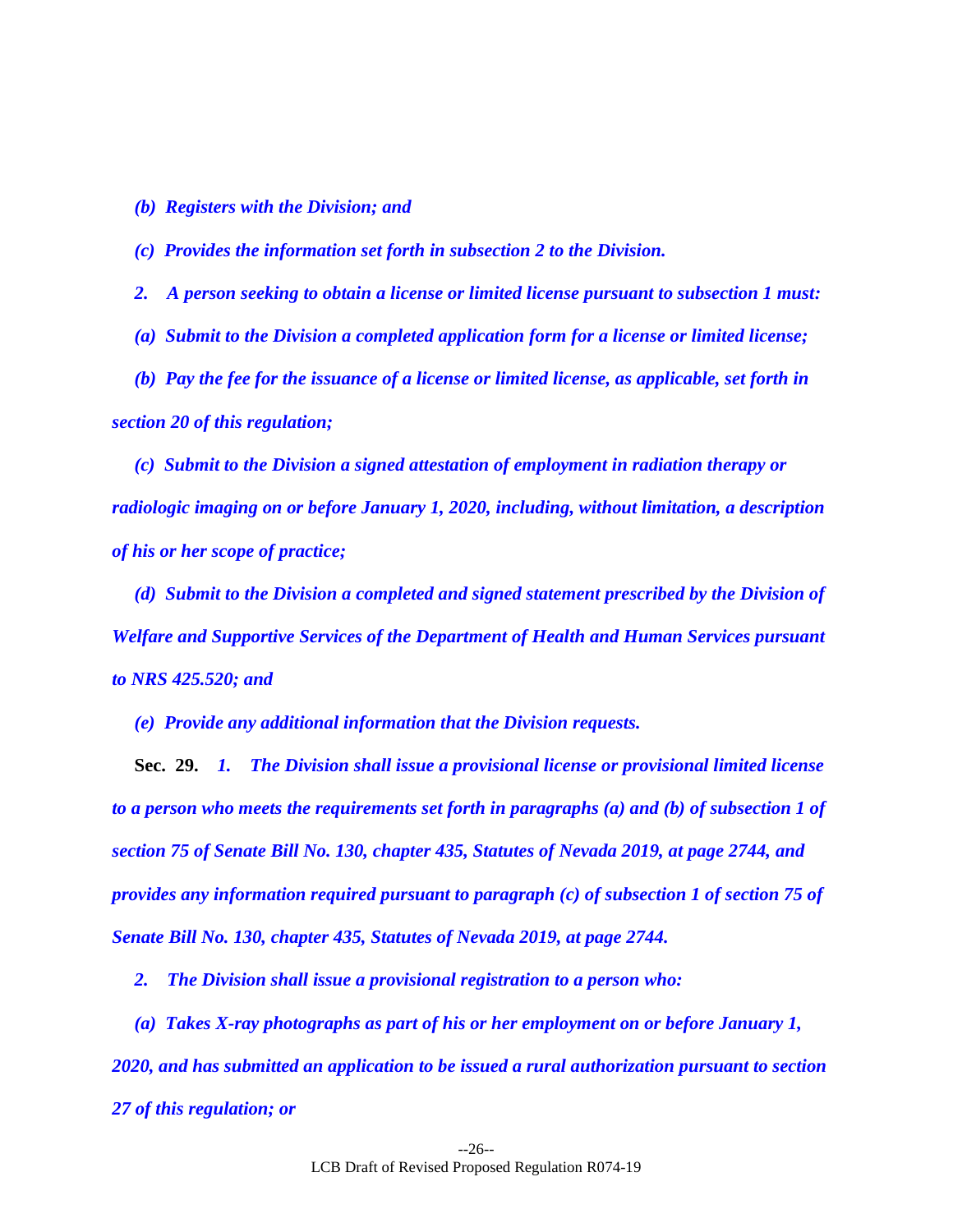*(b) Has submitted a registration form to the Division pursuant to subsection 3 of NRS 653.620.*

*3. A provisional license, provisional limited license or provisional registration issued pursuant to subsection 1 or 2, as applicable, may not be renewed and expires:*

*(a) On the date on which the holder of the provisional license, provisional limited license or provisional registration, as applicable, is issued a license, limited license or a registration, as applicable, by the Division;*

*(b) On the date on which the application of the holder of the provisional license, provisional limited license or provisional registration, as applicable, is denied by the Division; or*

*(c) One year after the date on which the holder of the provisional license, provisional limited license or provisional registration, as applicable, is initially employed to engage in radiation therapy, radiologic imaging, taking X-ray photographs or performing computed tomography or fluoroscopy, as applicable.*

<span id="page-26-0"></span>**Sec. 30.** *1. A license holder, a person who holds a registration pursuant to NRS 653.620 or an applicant for a license or limited license or registration who has reason to believe that an action taken by the Division against the license holder, person who holds a registration or applicant pursuant to NRS 653.310 to 653.910, inclusive, is incorrect or based on inadequate facts may, within 10 business days of receiving a notice of such an action, request an informal discussion with the employee of the Division who is responsible for the action and the immediate supervisor of the employee.*